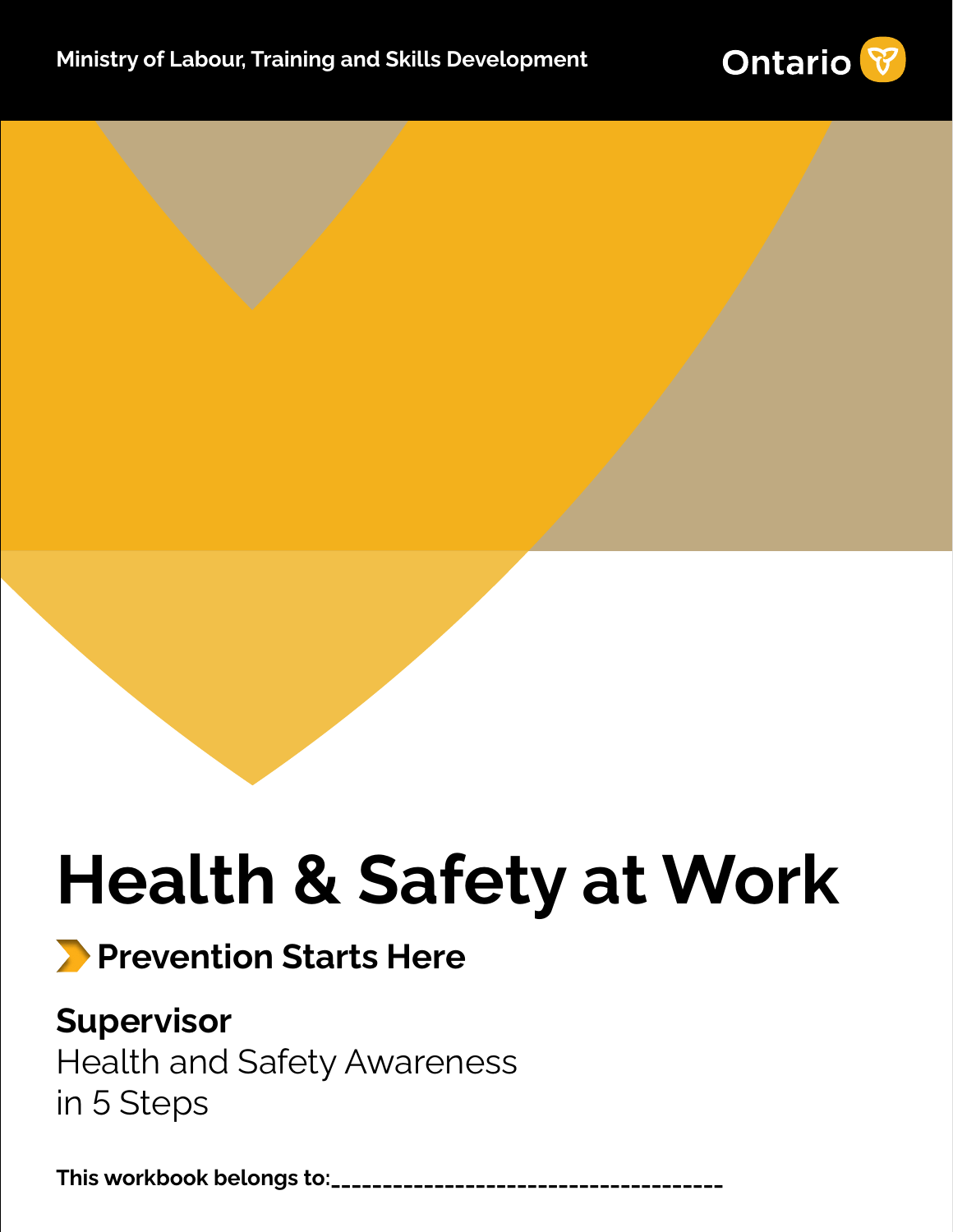### **Table of Contents**

| <b>Introduction</b>                                   | 03 |
|-------------------------------------------------------|----|
| Step 1: Make a Difference                             | 04 |
| Why the supervisor is so important                    | 04 |
| Your duties as a supervisor                           | 40 |
| Duties of the employer and the worker                 | 06 |
| Step 1 Quiz                                           | 08 |
| Step 2: Lead the Way                                  | 09 |
| Teamwork and the Internal Responsibility System (IRS) | 09 |
| The three rights of workers                           | 09 |
| Step 2 Quiz                                           | 12 |
| <b>Step 3: The Supervisor's Toolkit</b>               | 13 |
| Know the hazards in your workplace                    | 13 |
| Dealing with Hazards                                  | 14 |
| Handling problems as they arise                       | 15 |
| Step 3 Quiz                                           | 17 |
| <b>Step 4: You Are Not Alone</b>                      | 18 |
| Getting the help you need                             | 18 |
| Where else to go for help                             | 19 |
| Ontario's Health and Safety System Partners           | 20 |
| Step 4 Quiz                                           | 23 |
| Step 5: Be a Role Model                               | 24 |
| How to send the right message                         | 24 |
| Step 5 Quiz                                           | 26 |
| <b>Quiz and Exercise Answers</b>                      | 27 |

*Note:* This document does not constitute legal advice. To determine your rights and obligations under the Occupational Health and Safety Act and its regulations, please contact your legal counsel or refer to the legislation at: *[ontario.ca/laws/statute/90o01](http://ontario.ca/laws/statute/90o01) .*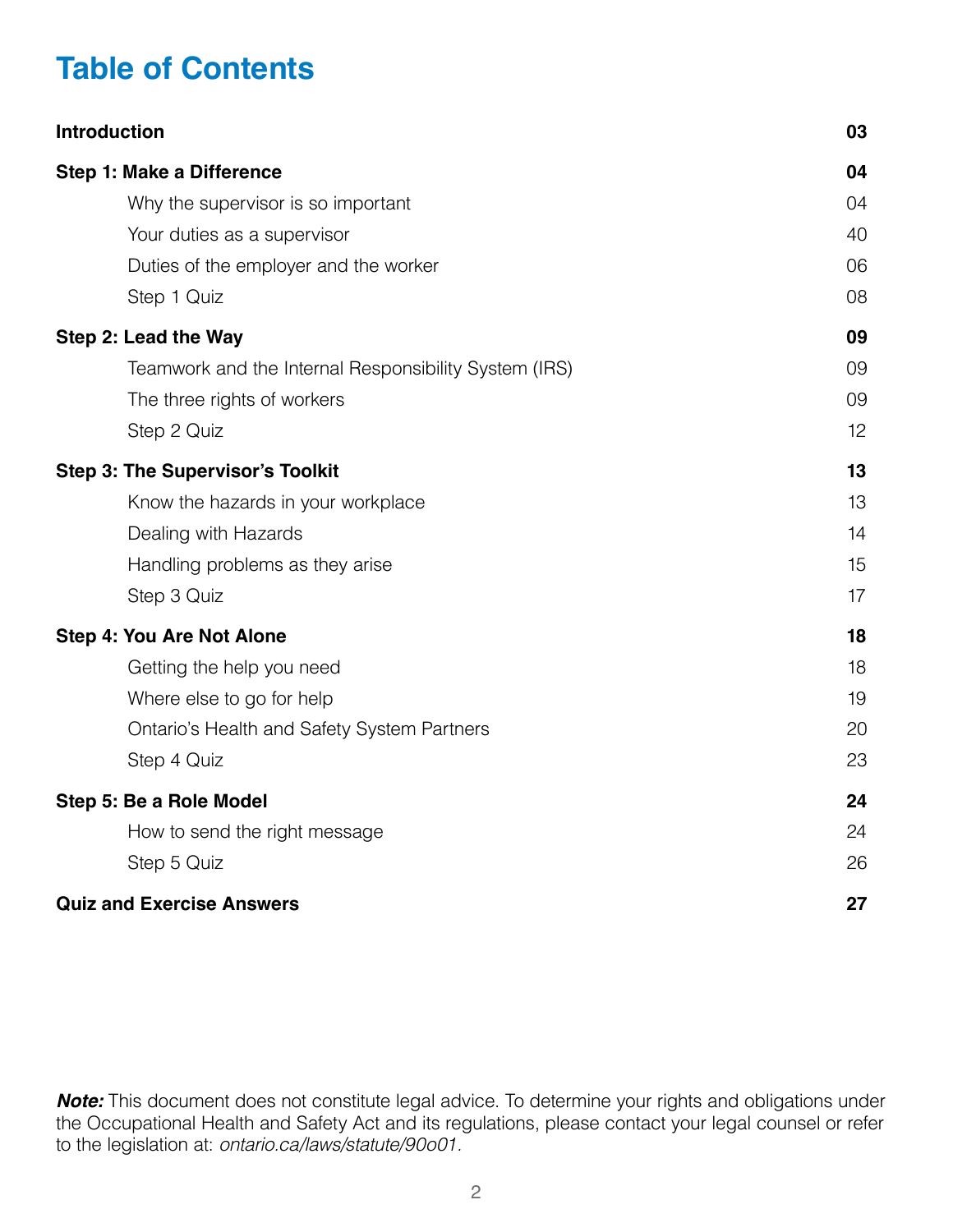### <span id="page-2-0"></span>**Introduction**

Ontario's Occupational Health and Safety Act (OHSA) defines a supervisor as anyone who "has charge of a workplace or authority over a worker." This training is designed to help you understand what the OHSA expects from you. These are things you need to know and understand so that you and the people you supervise can be healthy and safe at work today and every day.

Everyone in the workplace, from the employer to the newest worker, has different but important duties to keep the workplace safe. Because employers have the most authority in the workplace, they have the greatest responsibility for health and safety. Supervisors are next in line. Since your job involves taking direction from your employer and giving direction to the workers you supervise, it's important for you to understand the health and safety responsibilities of everyone in the workplace, including yours.

The focus of this training is on general awareness of rights and responsibilities under the OHSA and does not, in any way, replace the OHSA or its regulations or any other knowledge, information or training you will require as a supervisor. Prevention – preventing injuries and illnesses at work – starts here, with the things you learn in this workbook, but it doesn't end here. Above and beyond what is covered in this training, your employer has a duty under the OHSA to make sure that you are competent before appointing you and to inform you of any hazards in the work which you supervise. We hope you will use what you learn here every day in your work as a supervisor so that you are more confident asking your employer questions about workplace health and safety and your duties.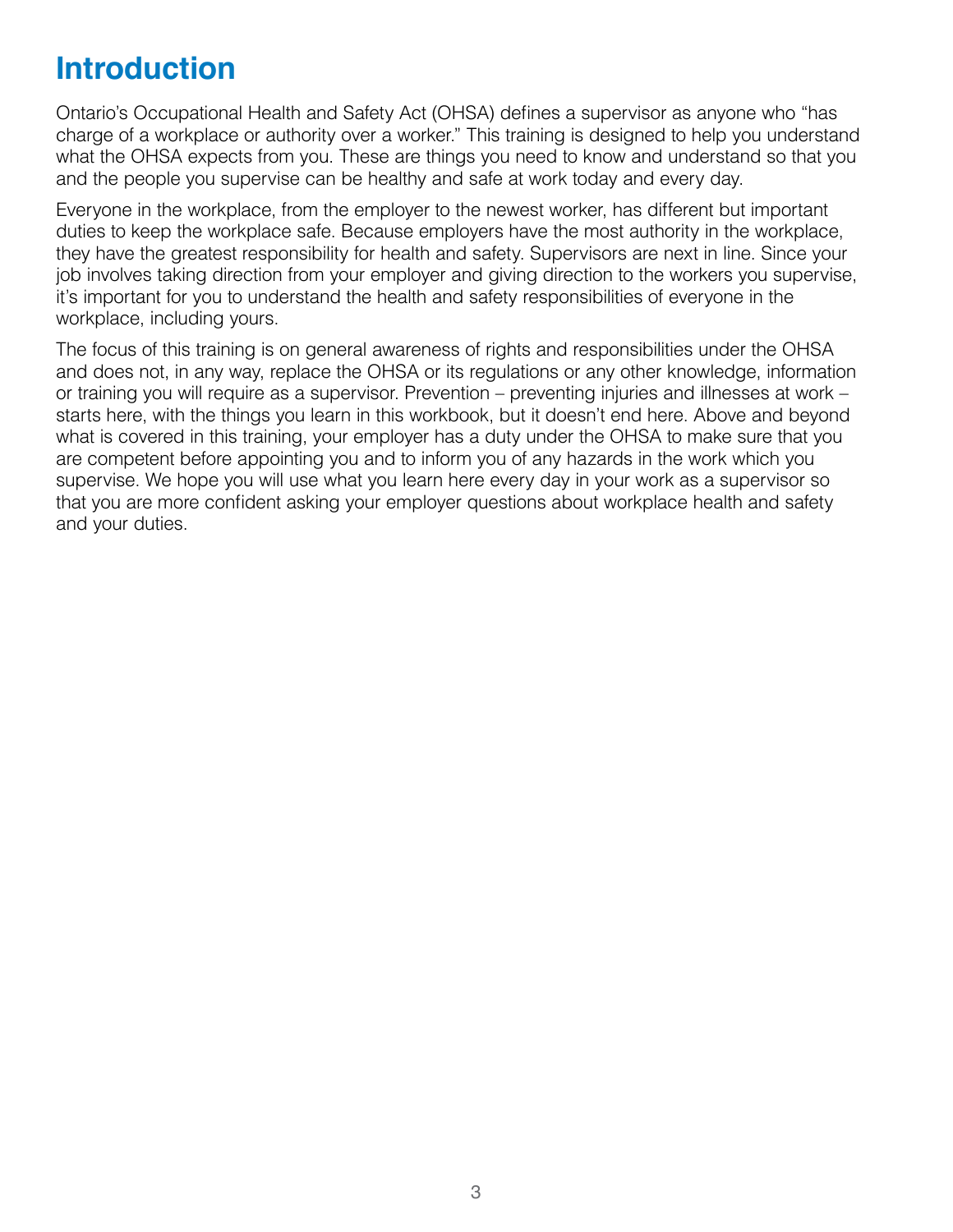### <span id="page-3-0"></span>**Step 1: Make a Difference**

#### <span id="page-3-1"></span>**Why the supervisor is so important**

When a person is hired or promoted to the position of a supervisor, it usually means a pay raise. But it also means more responsibilities, including legal responsibilities relating to the health and safety of the workers under your supervision. It's a natural thing for a new supervisor to wonder if he or she is up to the challenge. In fact, asking yourself that question will help you figure out what additional information or instruction you might need to do your job well.

People expect a lot from a supervisor, no matter how big or small the workplace is. A healthy and safe workplace matters to everyone, and the OHSA expects supervisors to be the front-line guardians of worker's health and safety, whether the work is performed on a construction project, in a healthcare facility, an industrial establishment or in a mine. Every good employer also expects that from you, and so do the people you supervise.

A supervisor has to play a lot of different roles, often at the same time. Think about the roles that people play at a basketball game. From the list below, check off the roles that you think apply to a supervisor's work:

- ❏ Coach
- ❏ Trainer
- ❏ Referee
- ❏ Cheerleader
- ❏ Captain

If you didn't check off all of the above boxes, go ahead and do it now. Because chances are you will be called upon to play any and all of the above roles as you strive to keep your workplace healthy, safe and productive.

As a supervisor, you are a crucial part of your workplace's Internal Responsibility System. This is a very important concept for workplace health and safety and you will learn more about this throughout this training.

The number of people in Ontario who suffer a work-related illness or injury each year would fill the seats of a dozen big hockey arenas. New and young workers in Ontario are three times more likely to get hurt during the first month on the job than at any other time. They often aren't told about or understand the hazards of the job. They don't know what to expect from their employer and supervisor. Sometimes they aren't sure what questions to ask; sometimes they don't even know who to ask. That's where you come in. It's a big challenge, but it's also a big opportunity to make a difference.

#### <span id="page-3-2"></span>**Your duties as a supervisor**

Under the OHSA, every supervisor is also considered to be a worker and has the same workplace duties and rights as a worker. But the OHSA also gives you specific duties related to your role as a supervisor, including

- Telling workers about hazards and dangers and responding to their concerns.
- Showing workers how to work safely and making sure they follow the law, and the workplace health and safety policies and procedures.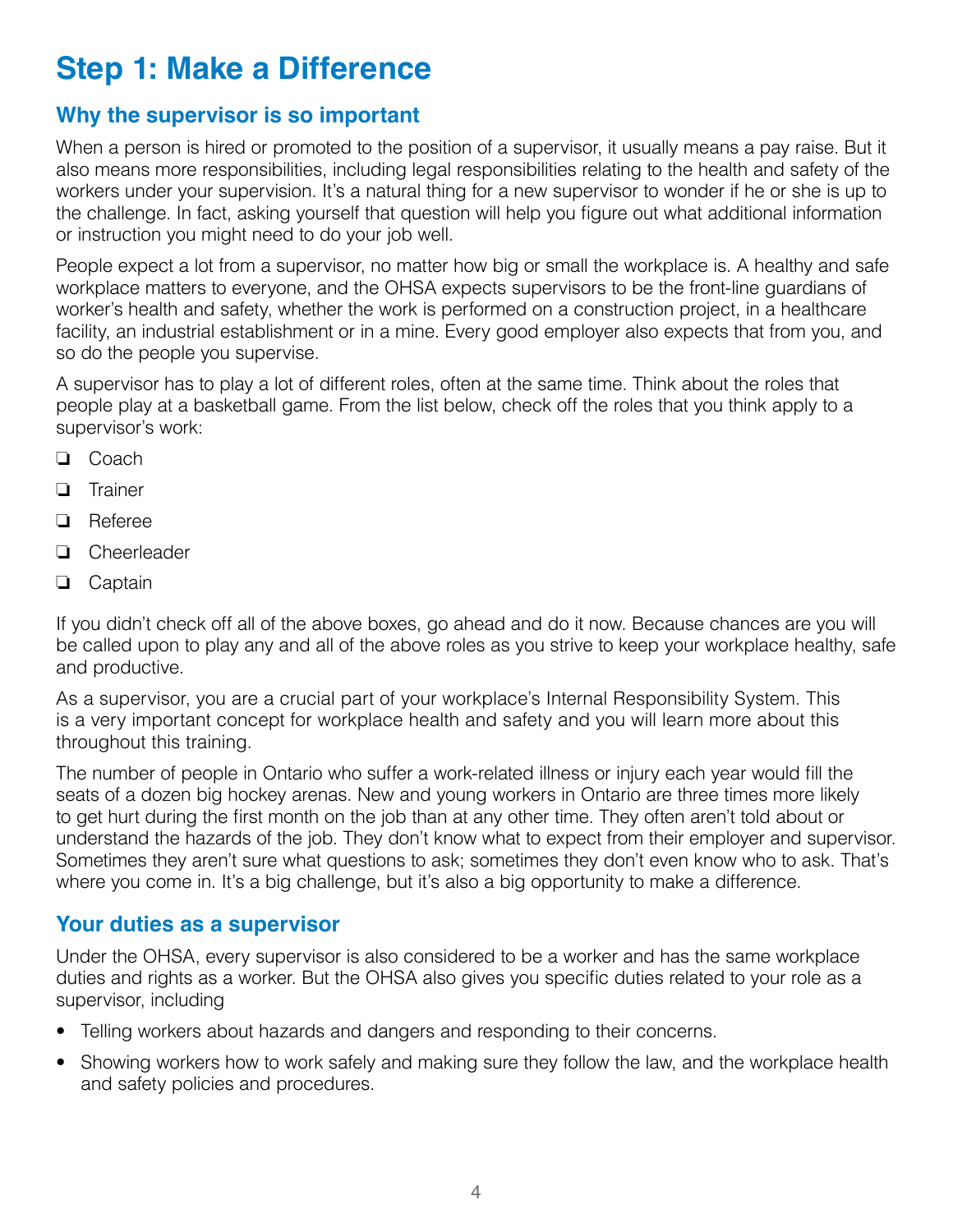- Making sure workers wear and use the right protective equipment.
- Doing everything reasonable in the circumstances to protect workers from being hurt or getting a work-related illness.

The OHSA requires every employer to prepare a written occupational health and safety policy for that workplace and to develop and maintain a program to implement that policy. One of your tasks as a supervisor is to put that program into action. Here is how you do it:

- 1. **You know the OHSA and the various Regulations attached to it that apply to your workplace.**  A supervisor who knows and understands the OHSA and Regulations can make sure workers follow the law, and can identify ways to make the workplace safer. The various Regulations under the OHSA contain detailed requirements about how to make the workplace safe. For example, several Regulations, such as the Workplace Hazardous Materials Information System (WHMIS) Regulation, explain what workers need in order to work safely with chemical and other hazardous materials or designated substances – things like training, warning labels on products and information sheets. There are also Regulations that specify requirements for different types of workplaces, such as construction projects, health care facilities, industrial establishments and mines.
- 2. **You make sure workers wear and use the right protective equipment.** Your employer is responsible for telling you what types of protective equipment, device or clothing they require workers to use or wear, and both of you are responsible for making sure the workers are using or wearing it. That means you need to know and understand the requirements in the Act and its regulations about equipment, devices and clothing, as well as your employer's health and safety policy, program and work procedures.
- 3. **You tell workers about the hazards in their work.** Every workplace has hazards. Hazards include anything in the workplace that can hurt workers or make them sick. A supervisor must know and be able to explain the actual and potential dangers involved in the work he or she is supervising, and ensure that the workers do their work safely. A few Regulations even say that you have to give written instructions that tell the workers what steps and procedures must be followed to stay safe. You need to know about these Regulations if they apply to the work you are supervising. Your general duties as a supervisor also apply to the prevention of workplace violence.
- 4. **You plan the work so that it can be done safely.** The people you supervise are relying on your knowledge and experience of the work to make sure it's done safely. The OHSA requires employers to make sure you have the necessary competence to be a supervisor. Later we will look at this responsibility in more detail.
- 5. **You make sure workers know and follow through on their health and safety duties.** It's your job to monitor the work, to remind workers of their health and safety duties if necessary, to show them how to work safely, and to enforce the employer's workplace health and safety policies and procedures if they aren't being followed.

Doing the five things we have just reviewed will help you to carry out your duties under the OHSA.

To make sure you're doing your job right, here are a few important questions you should ask yourself:

- Do I understand the OHSA and the Regulations that apply to the work we do?
- Can I explain these sections of the OHSA and regulations to the workers?
- Am I informing the workers about hazards?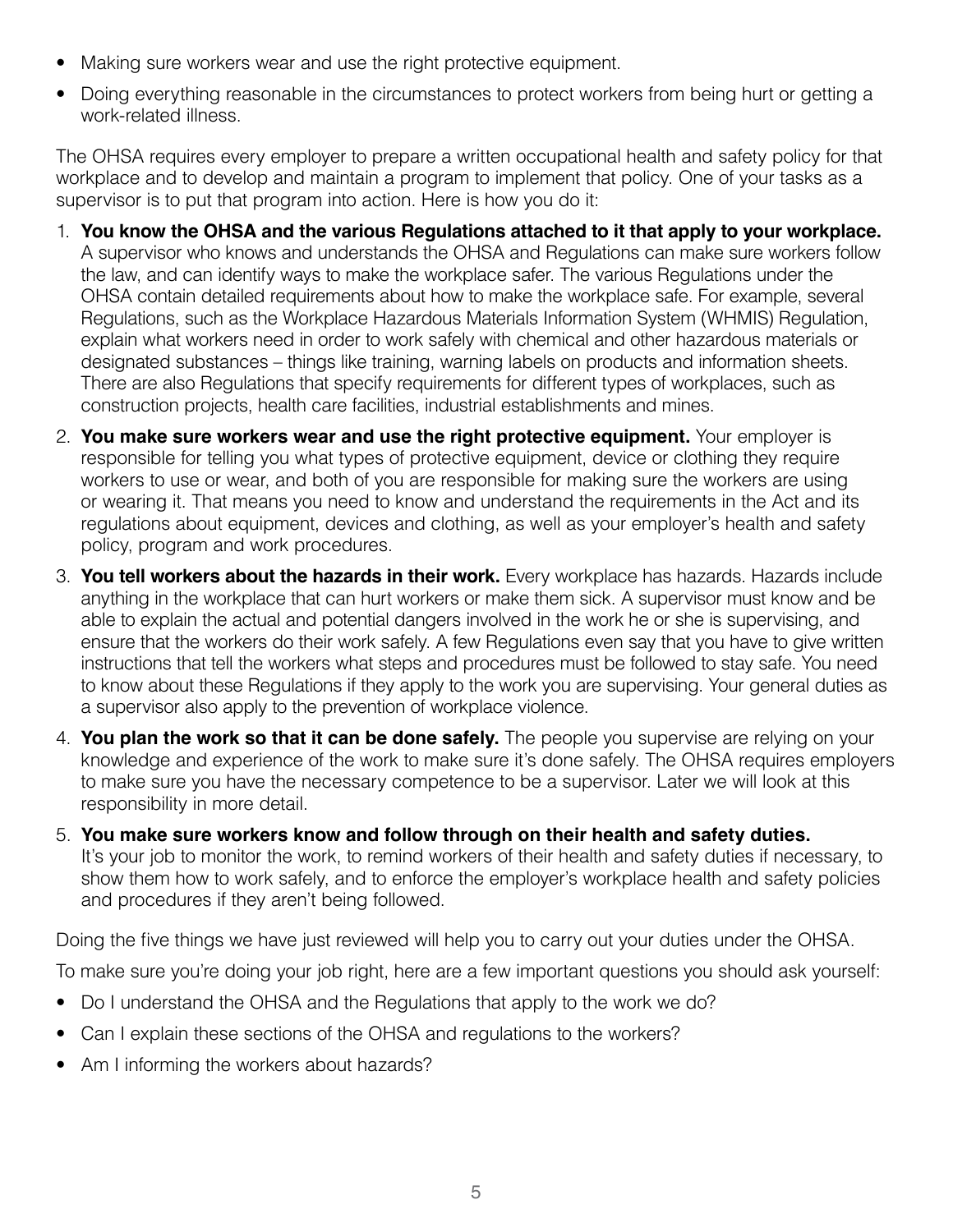- Have I planned the work so that it can be done safely?
- Am I making sure the workers wear or use the protective gear, clothing and devices as required by the employer?

#### *Exercise 1:* **Can you think of any other questions you should ask yourself? List them below, then read the answers on page 27.**

#### <span id="page-5-0"></span>**Duties of the employer and the worker**

As you can see, a supervisor has a lot of serious responsibilities. To carry out those responsibilities you need the help of your employer and of the people you supervise. The Occupational Health and Safety Act gives duties to employers and workers that will help you do your job.

The OHSA says it's the employer's duty to appoint a "competent person" as a supervisor. To be a competent supervisor under the OHSA, you must:

- 1. Have knowledge, training and experience to organize work for your workers.
- 2. Be familiar with the OHSA and the regulations that apply to the work you are supervising.
- 3. Have knowledge of any potential or actual danger to health or safety in the workplace.

Your employer must ensure that you are competent *before* you start supervising. This includes ensuring that you know the OHSA and the Regulations that apply to the work, and that you know about any potential or actual dangers to health and safety in the work you are supervising. If your workplace is a small one and the supervisor and employer are the same person, then that one person must comply with both employer and supervisor duties.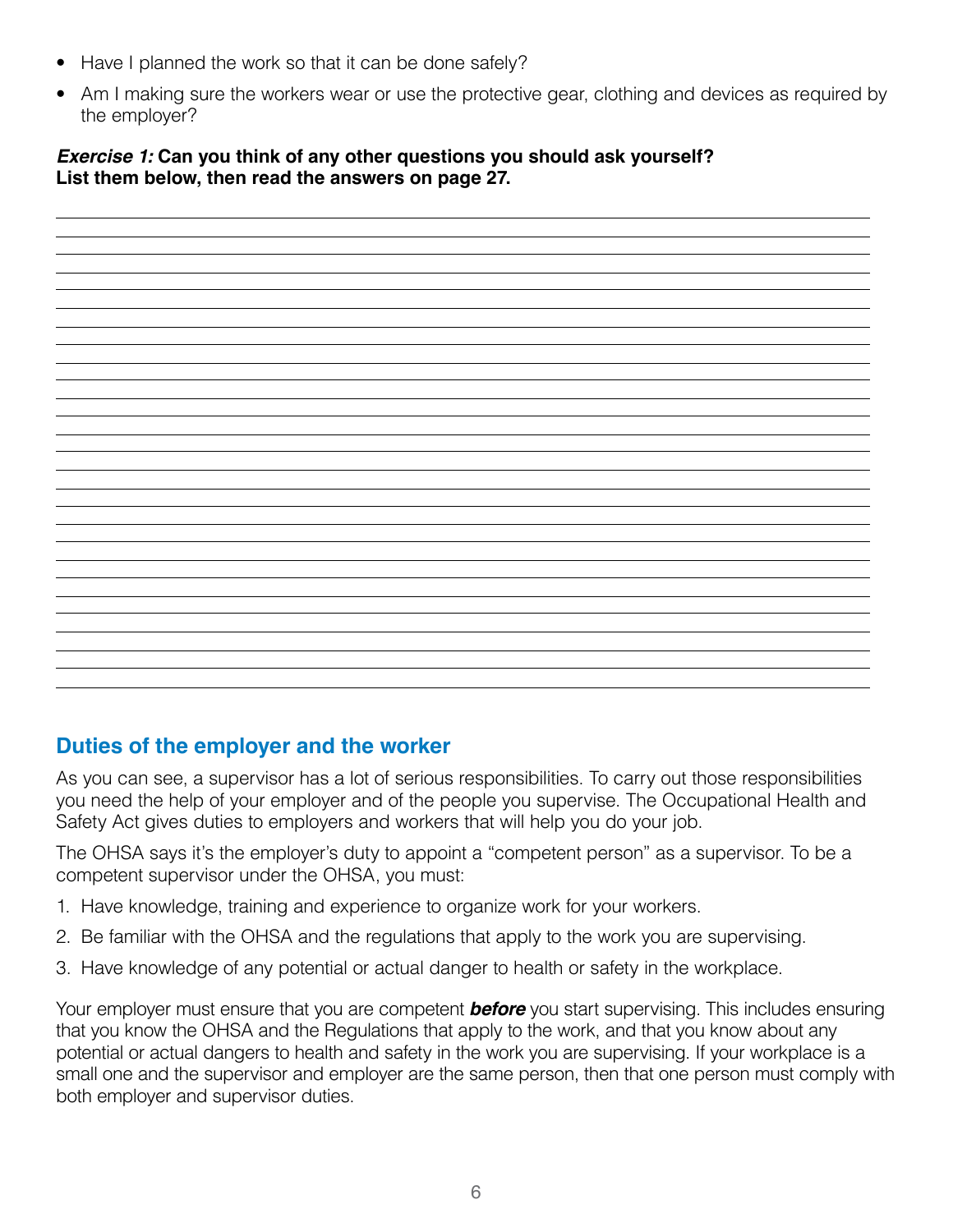Here are some other things the OHSA says the employer must do:

Where there are more than five workers regularly employed in the workplace:

- Create and review on an annual basis a health and safety policy.
- Develop a program to implement that policy.
- Post the policy in the workplace.

For all workplaces:

- Make sure workers and supervisors know about hazards in the work they do and provide them with information, instruction and supervision to protect their health and safety.
- Take steps to eliminate hazards in the workplace, and where elimination is not possible, to control them.
- Make sure workers use and wear protective equipment, material and devices where required by the Regulations.
- Do everything reasonable in the circumstances to protect workers from being hurt or getting a work-related illness.

If you work in construction, it's important to know that the constructor of the project also has duties to keep the workplace safe. This means that on a construction site, the constructor and your employer both have distinct responsibilities under the law. Sometimes the constructor is also your employer, in which case that one person must comply with both constructor and employer duties.

The OHSA also gives workers certain duties that support your role as supervisor:

- Workers have to follow the law and workplace health and safety policies and procedures.
- Workers have to use and wear the protective equipment required by the employer.
- Workers have to act in a way that won't hurt themselves or anyone else.
- If workers see anything that's unsafe or that goes against the Act, they have to tell you or the employer about it, so that you can take the necessary steps with your employer to solve the problem.

They have to report to you or the employer the absence of or any defect in any equipment or protective device of which they become aware.

As a supervisor, you can make a difference in your workplace, but you can't do it alone. You need your employer and the workers you supervise to do their part to keep the workplace safe. Like you, they need to be aware of their health and safety duties under the OHSA and regulations. That's the first step in creating an effective Internal Responsibility System. Prevention starts here, but it doesn't end here.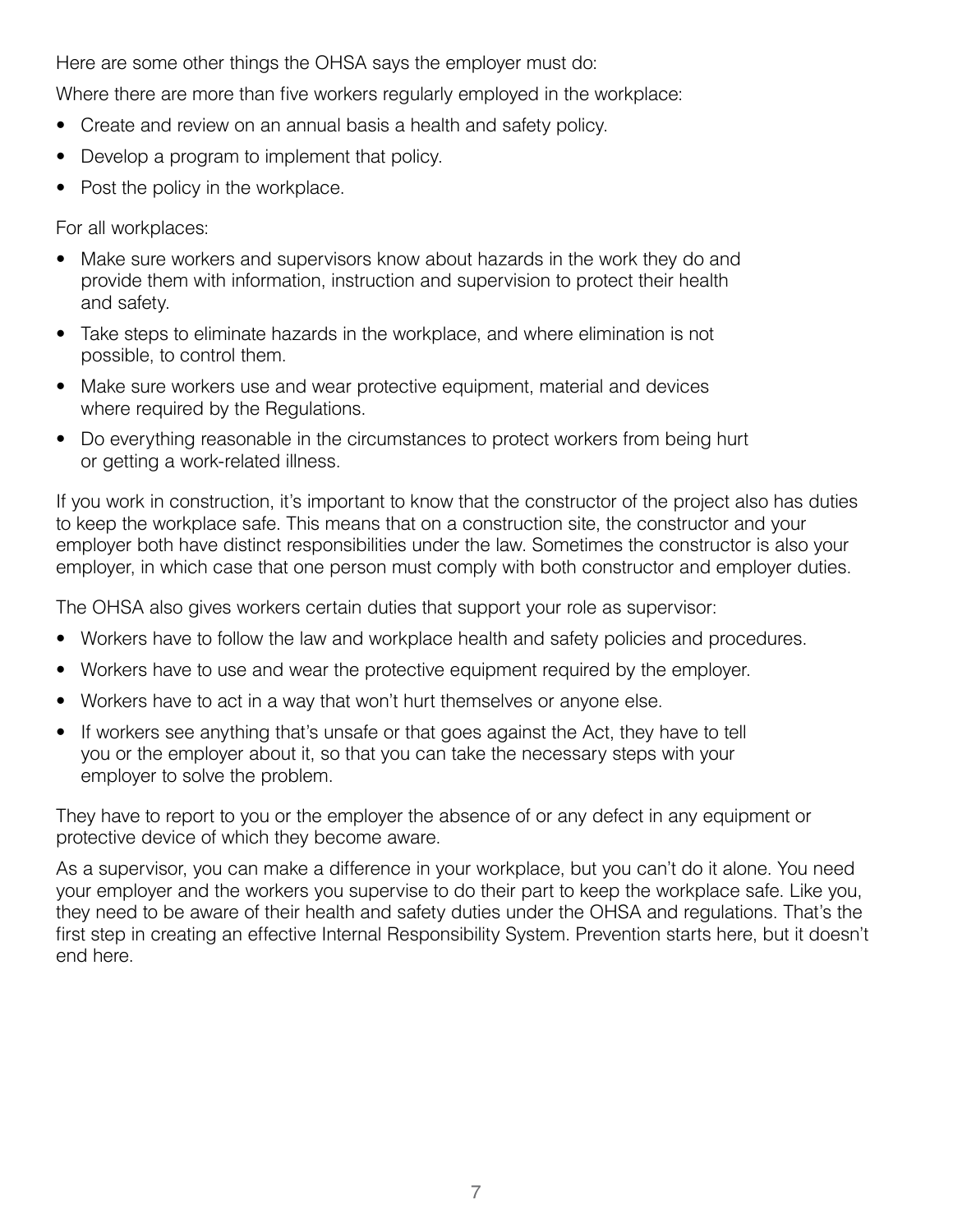### <span id="page-7-0"></span>**Step 1 Quiz**

Before we move on to Step 2, here's a short true-or-false quiz on the material we have just covered. (The answers are in the back of the workbook, but please don't look at them ahead of time.)

1. The only duty of a supervisor that's included in the Occupational Health and Safety Act is the duty to "take every precaution reasonable in the circumstances" to protect workers.

False **□** True  $\Box$ 

2. The OHSA requires the employer to appoint a "competent person" as a supervisor. By "competent" the OHSA means that a supervisor must, among other things, have the necessary knowledge, training and experience to carry out his or her health and safety duties.

False **□** True  $\Box$ 

3. As a supervisor, you have the greatest responsibility for health and safety in your workplace.

False **□** True  $\Box$ 

4. New and young workers need a supervisor's special attention and guidance, especially during their first few weeks on the job.

False **□** True  $\Box$ 

5. If workers see something that's unsafe, the OHSA says they need to solve the problem.

False **□** True  $\Box$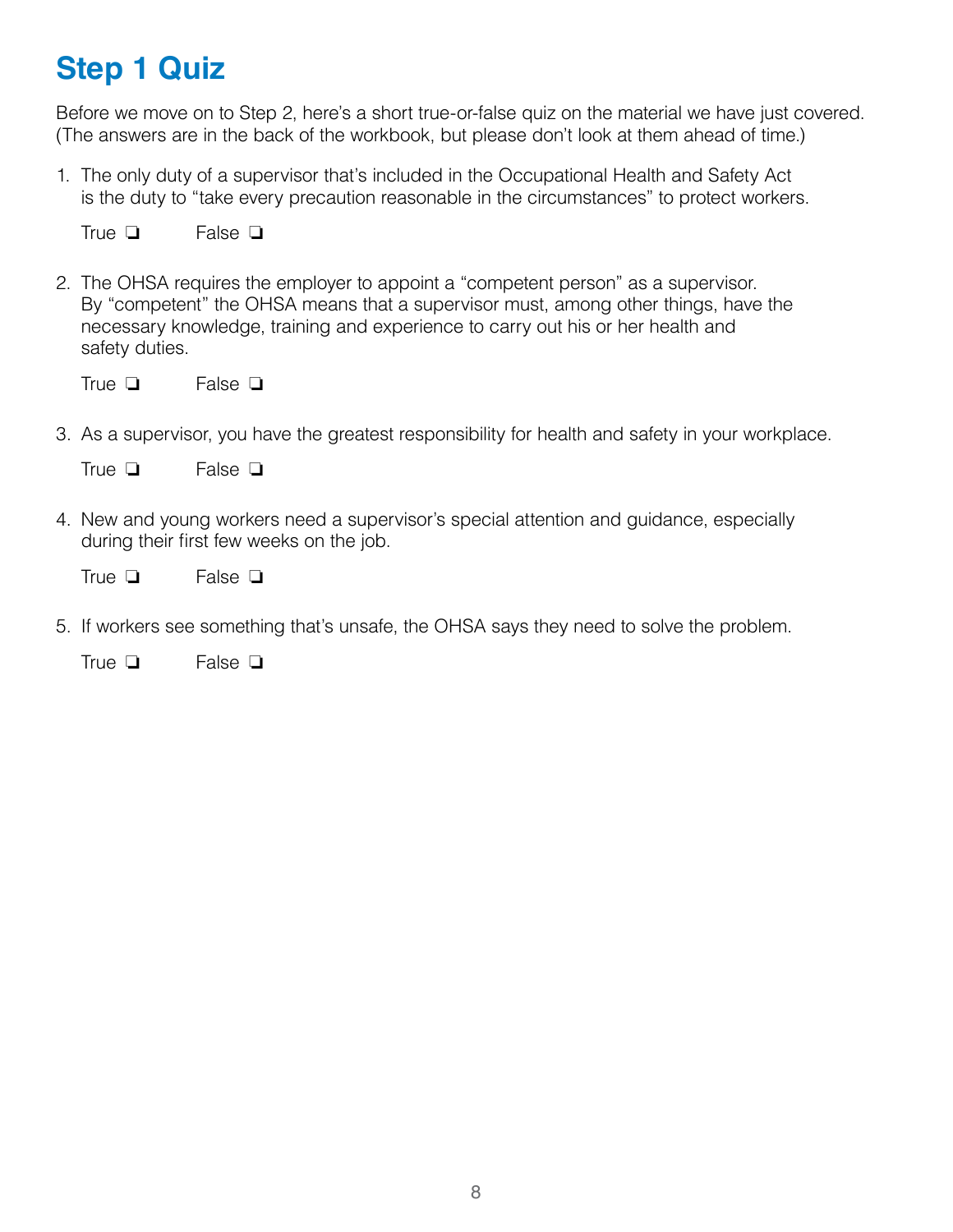### <span id="page-8-0"></span>**Step 2: Lead the Way**

#### <span id="page-8-1"></span>**Teamwork and the Internal Responsibility System (IRS)**

People in successful workplaces understand that a safe and healthy workplace is a productive workplace. They also know that they have to work together to create and maintain a safe and healthy workplace. As you have seen, the Occupational Health and Safety Act is very clear about the different roles of the employer, supervisor and worker, and how those roles cooperate to make a safe and healthy workplace. This is the Internal Responsibility System, or commonly known as IRS.

Communication is a big part of the IRS in any workplace, and the ability to communicate effectively is an important skill for any supervisor. To communicate effectively, you need to be good at both listening and speaking. You need to be a leader as well as a supervisor. A leader adds to the supervisor's basic role of overseeing the work by listening to the workers, trying to understand their point of view, supporting them when they need help, and always setting a good example.

As the person in the highest leadership position, the employer has the most important role in creating an effective Internal Responsibility System in the workplace. You need the support of the employer to carry out your supervisor duties, and the workers need to know that their supervisor and employer will listen to their concerns and work with them to recognize, assess and control hazards. In fact, the OHSA says workers have the legal right to expect that support.

You should inform the employer of any health and safety concern, even if you have the ability and authority to handle it yourself. Your employer may need to know about the problem in order to fulfill his or her duties.

#### <span id="page-8-2"></span>**The three rights of workers**

The OHSA gives workers three important rights:

- The right to know about workplace hazards and what to do about them
- The right to participate in solving workplace health and safety problems
- The right to refuse work that they believe is unsafe

As a supervisor, it's important that you know and understand those three worker rights. They are at the heart of the OHSA and the Internal Responsibility System and they connect directly to your duties as a supervisor and those of the employer. Here's how:

1. **The right to know.** It's your job to tell the workers about any health or safety hazards and to show them how to work safely. This supports workers' right to know about hazards to which they might be exposed. For example, the law says workers have to receive information and training on the chemicals or hazardous materials that are used, handled or stored at work. This information is available either on warning labels or information sheets. Sometimes you may also have to give the worker written instructions on how to do the work.

The employer supports the workers' right to know by making sure they get:

- Information about the hazards in the work they are doing.
- Training to do the work in a healthy and safe way.
- Competent supervision to stay healthy and safe. That means the employer has made sure that you know how to do your job.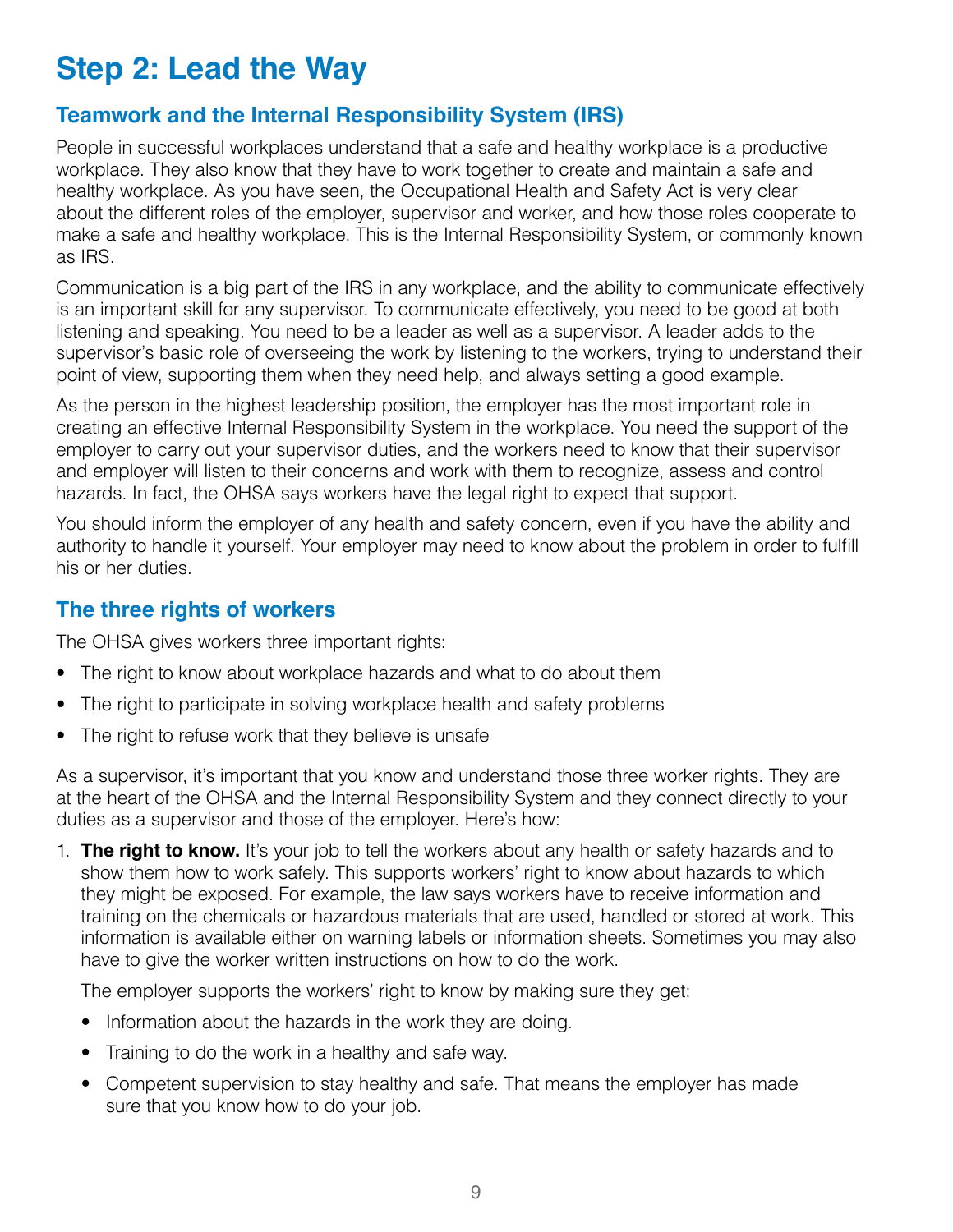2. **The right to participate.** As a supervisor, you support the workers' right to participate in health and safety by encouraging them to get involved. There are various ways to be involved in workplace health and safety such as asking questions, raising concerns and giving positive feedback. One of the most effective ways workers can participate in health and safety is by becoming a health and safety representative or a joint health and safety committee (JHSC) member.

| <b>Number of Workers</b> | <b>Legislative Requirement</b>                                                                                                                                         |
|--------------------------|------------------------------------------------------------------------------------------------------------------------------------------------------------------------|
| $1 - 5$                  | There is no legislative requirement for a JHSC or a Health<br>and Safety representative. However, if your workplace uses<br>designated substances, a JHSC is required. |
| $6 - 19$                 | One Health and Safety representative, selected by the<br>employees they represent, is required.                                                                        |
| $20 - 49$                | A JHSC is required. The committee must have at least<br>two (2) members                                                                                                |
| $50+$                    | A JHSC is required. The committee must have at least<br>four (4) members.                                                                                              |

Figure 1: Legal Requirements for Representatives and Committees

In most workplaces with 6 to 19 regularly employed workers, the Occupational Health and Safety Act makes the employer responsible for ensuring that the workers choose a health and safety representative. In most workplaces where there are 20 or more regularly employed workers, the OHSA says the employer is responsible for making sure a joint health and safety committee is set up. The committee has to have at least two people on it, and one of them has to be chosen by the workers. Workplaces with 50 or more regularly employed workers must have a JHSC with at least four people on it, with two of them chosen by workers. Generally, JHSCs must have a worker representative and an employer representative who are certified members. (The requirements for JHSCs do not apply to construction projects at which work is expected to last less than three months.)

The committee has many powers, including the power to identify workplace health and safety problems and recommend to the employer ways to solve problems and improve health and safety in the workplace. For example, a member of the committee who represents workers must regularly inspect the workplace. Information from these inspections is brought back to the committee. The committee then makes recommendations to the employer to improve health and safety. The employer has to respond to these recommendations within 21 days. Because the employer and the workers are represented on the committee, everybody has a role in recognizing, assessing and controlling hazards. More details are provided in the Ministry of Labour, Training and Skills [Development guide to JHSCs located on this website:](http://ontario.ca/page/guide-health-and-safety-committees-and-representatives) *ontario.ca/page/guide-health-and-safetycommittees-and-representatives.*

In smaller workplaces, the health and safety representative has a similar role in helping improve health and safety conditions. Their duties and powers, like those of a joint health and safety committee, include inspecting the workplace regularly and making recommendations to the employer about how to fix hazards and solve other health and safety problems.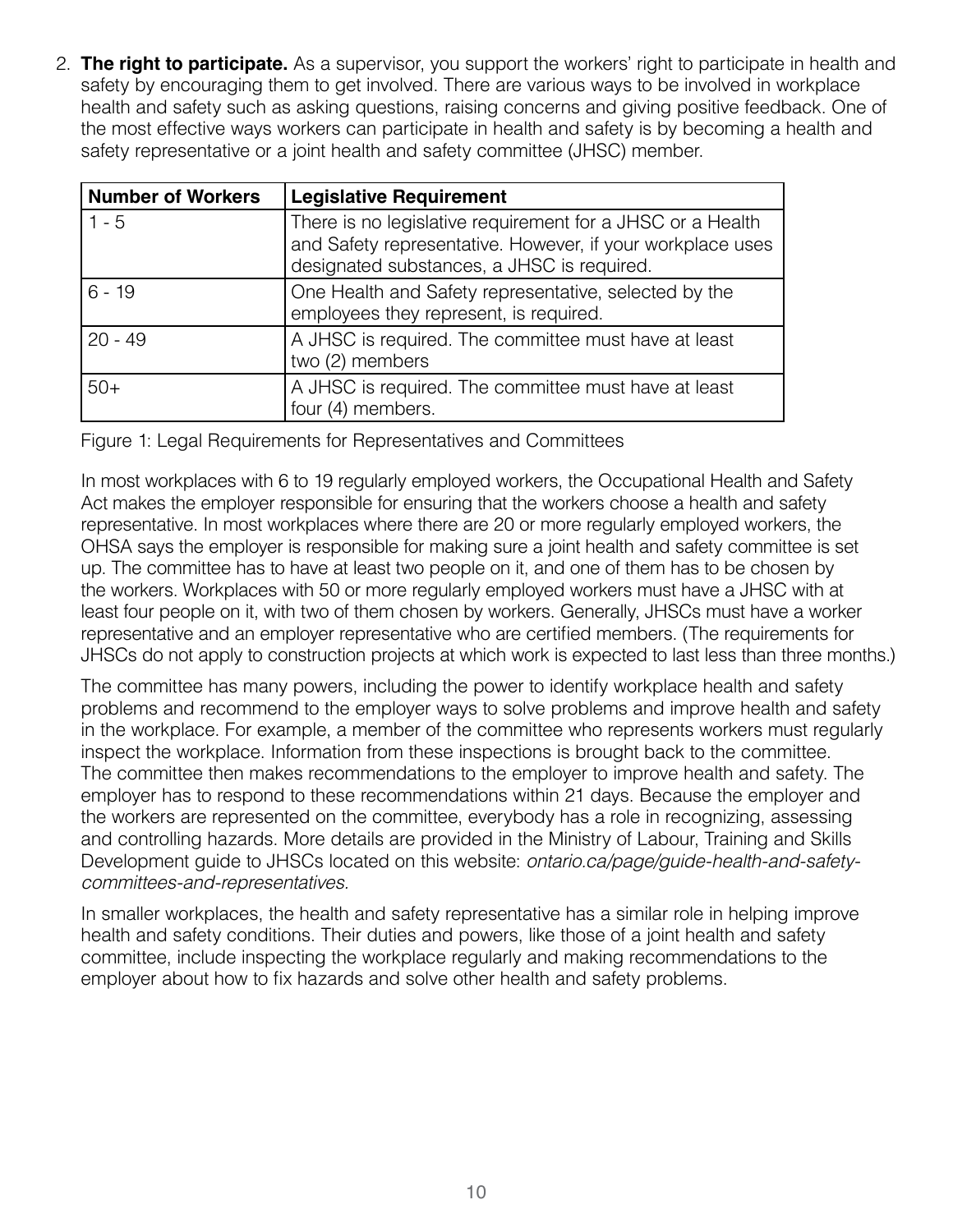*Exercise 2:* **Can you think of any other ways a supervisor can support the workers' right to participate in health and safety? List them below, then read the answers on page 27.**

It's important to know that the OHSA strictly forbids the employer or a supervisor from firing, disciplining or even threatening a worker for doing what the OHSA expects them to do. This includes workers reporting hazards to you or asking you or the employer to do what the OHSA expects you or the employer to do.

3. **The right to refuse.** The third right of workers in the OHSA is the right to refuse to do work that they have reason to believe is unsafe for them or another worker. As a supervisor, you respect that right by taking "every precaution reasonable in the circumstances to protect workers" and by complying with the process for work refusals specified in the Act. When a worker comes to tell you that he or she is refusing to do particular work because it is likely to endanger him or herself, you must look into the worker's concerns and do everything you can to help the employer address them. Most of the time, the employer or you will be able to solve the problem with the worker's health and safety representative or JHSC member. But if you can't agree on how to solve it and the worker still feels the work is unsafe, a Ministry of Labour, Training and Skills Development inspector will be called in to investigate.

There is a detailed description of the work refusal process, and the steps to take, in the ministry's Guide to the Occupational Health and Safety Act.

Supervisors are also workers. As a worker, you too may exercise the right to refuse unsafe work in the circumstances specified in the OHSA. As we saw earlier, the OHSA prohibits the employer from taking actions against a worker for such things as complying with the OHSA or seeking its enforcement.

Together, the OHSA duties support a strong internal responsibility system in the workplace. Different people have different roles or positions, but they all have the same goal. As a supervisor, you can be a leader in making your workplace safer and healthier, but you can't do it alone. Guide to the Occupational Health and Safety Act: *[ontario.ca/document/guide-occupational-health-and](http://ontario.ca/document/guide-occupational-health-and-safety-act)safety-act*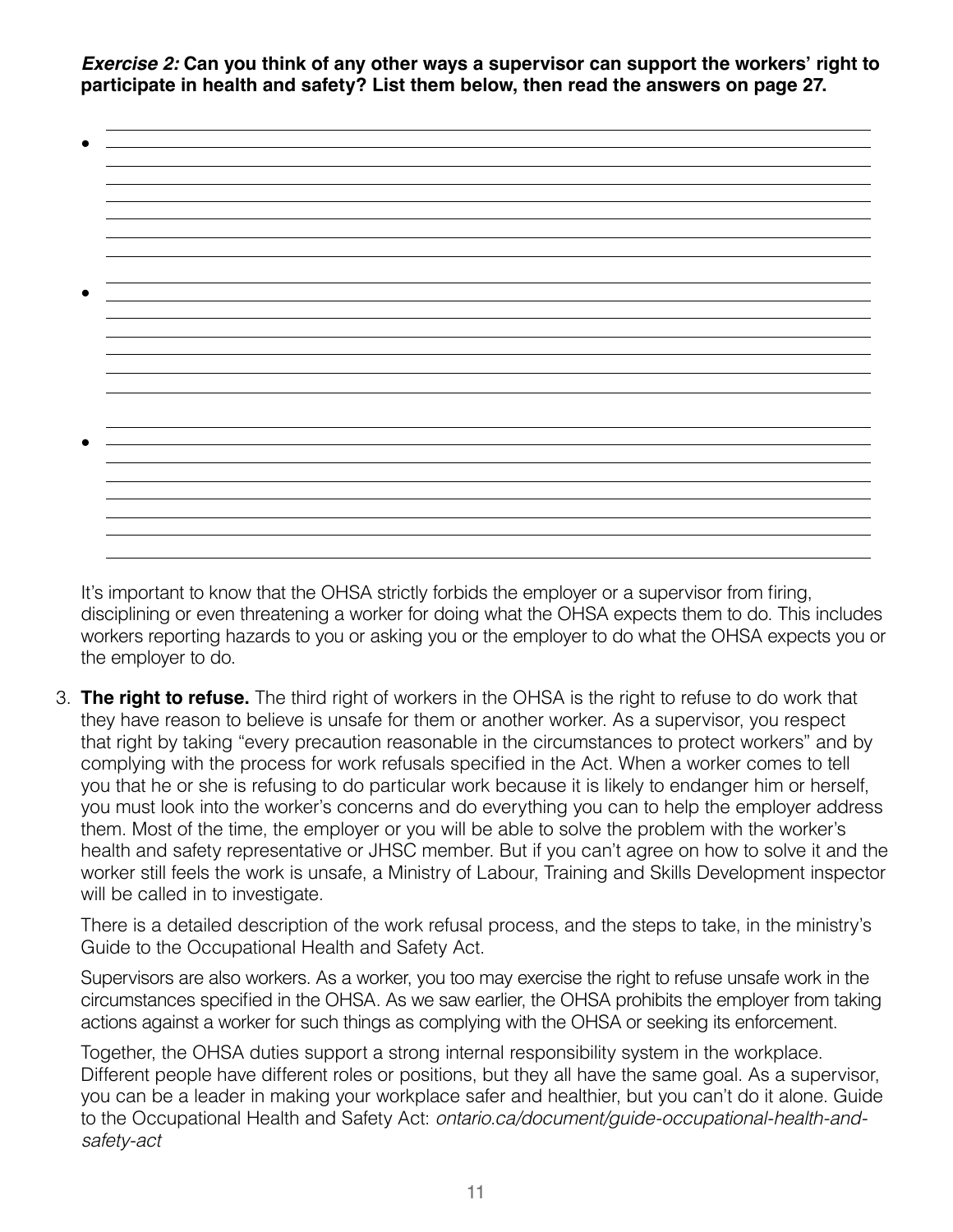### <span id="page-11-0"></span>**Step 2 Quiz**

Before we move on to Step 3, here's a true-or-false quiz. (The answers are in the back of the workbook, but please don't look at them ahead of time.)

1. The effectiveness of the Internal Responsibility System in any workplace depends on how effectively the employer, supervisor and workers cooperate to make a safe and healthy workplace.

False  $\Box$ True  $\Box$ 

2. As a supervisor, you alone are responsible for making sure the workers you supervise are safe.

False **□** True  $\Box$ 

3. The three basic rights of workers in the OHSA are the right to know about hazards, the right to participate in health and safety activities, and the right to refuse work that they believe is dangerous to themselves or others.

False **□** True  $\Box$ 

4. As a supervisor, you have the right to refuse to do work that you believe is dangerous to yourself or others.

False **□** True  $\Box$ 

5. The main purpose of the various duties and rights in the OHSA is to create a cooperative approach by everyone in the workplace to make it safer and healthier.

False  $\Box$ True  $\Box$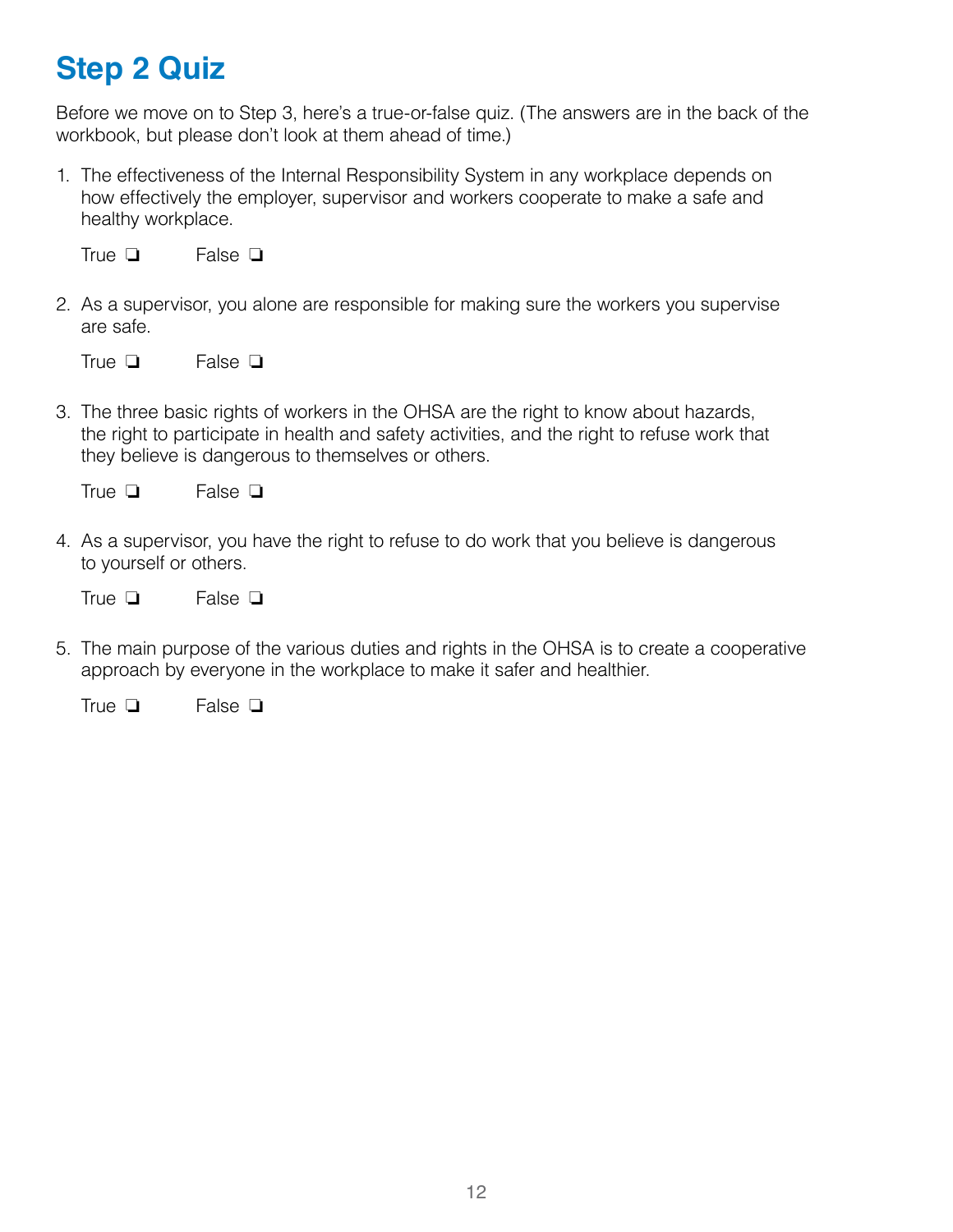### <span id="page-12-0"></span>**Step 3: The Supervisor's Toolkit**

#### <span id="page-12-1"></span>**Know the hazards in your workplace**

One of your jobs as a supervisor is to help plan and organize the work. This is a big job. To do it well, you need to understand the work and the hazards associated with it. You also need to know how to eliminate or control those hazards and to make sure the health and safety program implemented in your workplace is effective in doing so.

At the root of every work-related death, injury or sickness is a hazard of some kind. Hazards can take many forms. Sometimes more than one hazard can combine to make an even bigger hazard. Here are some of the most common hazards in Ontario workplaces:

- Repeating the same movements over and over, especially if you are in an awkward position or you use a lot of force. Think of someone who bends down all day, or someone who lifts heavy things over and over again.
- Slipping, tripping or falling. Think of something as simple as spilled coffee on the floor, a cluttered work area or a raised platform with no guardrails.
- Motorized vehicles. Think of being hit by a dump truck that is backing up on a construction site, or someone getting hit by a forklift truck in a warehouse or on a loading dock.
- Using or working near machinery. Many workers have been killed or seriously injured by the equipment they were operating.
- Workplace violence. It can happen to workers in many situations, such as a retail employee working alone at night, or a health care worker in a hospital or in the community.

#### *Exercise 3:* **Can you think of other common workplace hazards – especially ones in your own workplace? Below are a couple of possible examples. Try to list a few more, then read the answers on page 28.**

- Loud noise
- No lighting
- •
- •

You also need to think about less apparent hazards – things like chemicals, fumes, toxic dust or germs and viruses in workplaces such as schools, labs and healthcare facilities. Some of these hazards can make a worker very sick. Sometimes the worker gets sick right away; other times, the worker doesn't know he or she is sick until months or even years later. That's why it's important that you know about these hazards now.

One of the **employer's duties** is to make sure that the supervisor knows enough and has the experience and necessary training to keep workers safe. One of a **supervisor's duties** is to inform workers of health and safety hazards. If a worker sees a hazard or practice that goes against the OHSA or workplace health and safety policies or procedures, that worker has a duty to tell their supervisor or employer. This should be done as soon as possible so that the hazard can be fixed. That's how employers, supervisors and workers come together to make the workplace safer. This is an example of the **Internal Responsibility System** in action.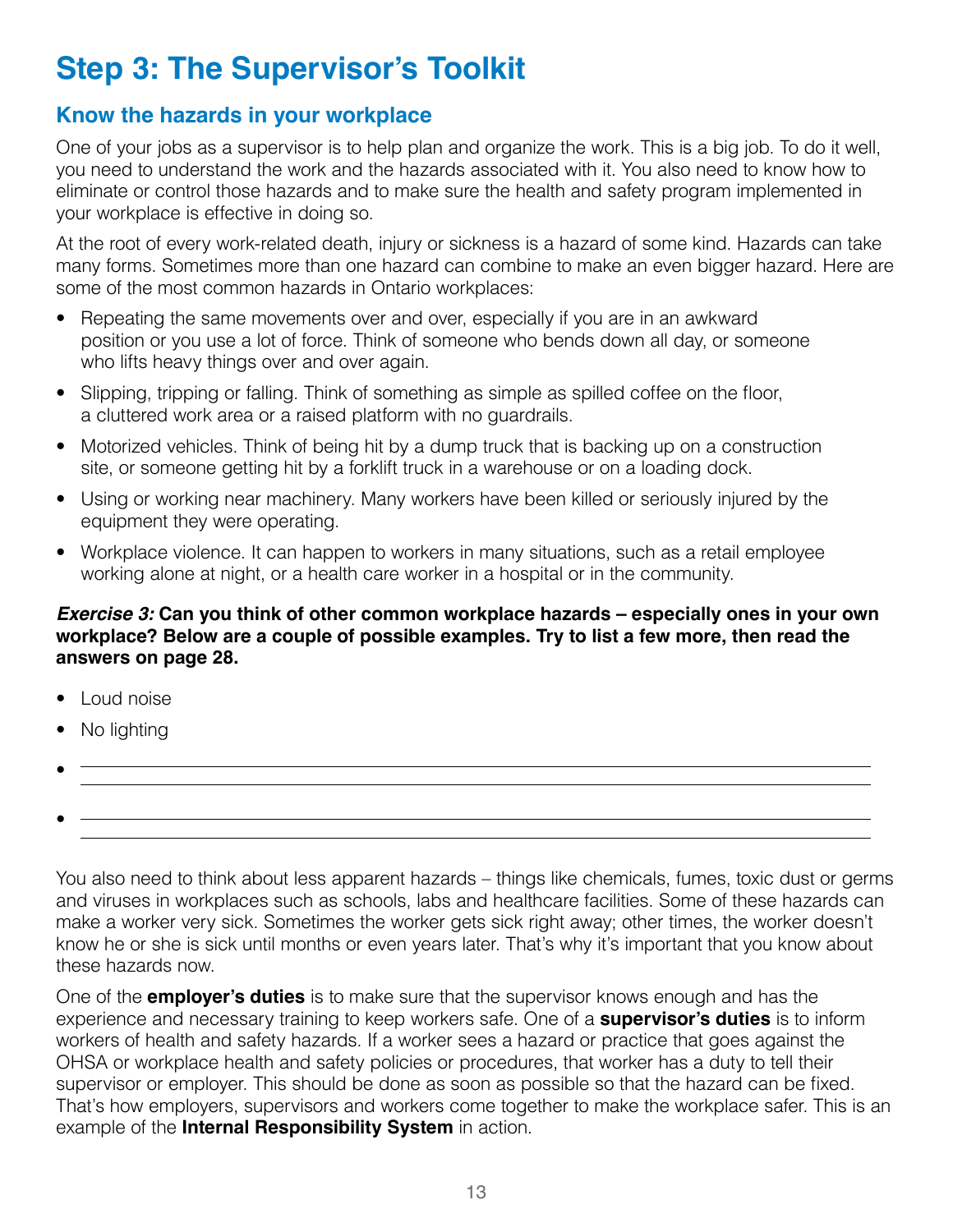#### <span id="page-13-0"></span>**Dealing with Hazards**

RACE is a commonly used process for dealing with hazards. RACE stands for Recognize, Assess, Control and Evaluate. These steps, when done in order, help the workplace identify and control hazards. Supervisors are encouraged to communicate with workers, the employer, and the joint health and safety committee/health and safety representative throughout this type of process.

**Recognize** where there are potential hazards in the workplace. Here's how you do that:

- Watch the work as it's being done.
- Talk to workers about the work and the areas where work happens.
- Participate in workplace inspections.
- Look at reports and records that your workplace has about the work.
- Listen to the concerns workers have about the work they're doing.

**Assess** the hazard. You need to understand how likely it is that a worker will get hurt or made sick by the hazard. To assess the hazard, you ask these questions:

- How does the hazard compare to legislation, standards and guidelines?
- How can the worker get hurt or sick?
- How likely is the hazard to affect worker health and safety?
- How badly could the worker get hurt or sick?

**Control** the hazards by looking for ways to get rid of the hazard or to make the job safer:

- The safest thing to do is to remove the hazard.
- If removing the hazard is not possible, look for ways to prevent workers from coming in contact with the hazard, such as separating the hazard from the worker.

If neither of the above solutions protects the worker, workers can use protective equipment, devices and other materials to help keep them safe. It's your obligation as a supervisor to make sure workers use this equipment where required by the OHSA and Regulations or by the employer.

**Evaluate** how well the hazard controls are working:

- Talk about the work to the workers who report to you.
- Watch them do their work.
- Listen to what they say and look for ways to **improve health and safety**.

The RACE process is one good way to get a close look at the work and the hazards associated with it. You are always keeping your eyes and ears open for hazards; you pay attention to the way people are doing their work; and you listen to their concerns.

If you find a hazard, you know that you need to do something about it. You use your experience and the information and training you got from your employer to help you make decisions on what to do. If you don't know how to deal with the hazard, talk to your employer. You can also involve the health and safety representative or JHSC if there is one. And you can refer to external sources such as legislation, standards, codes or expert consultants to help you solve the problem. If necessary, you can stop the work until you know it's safe.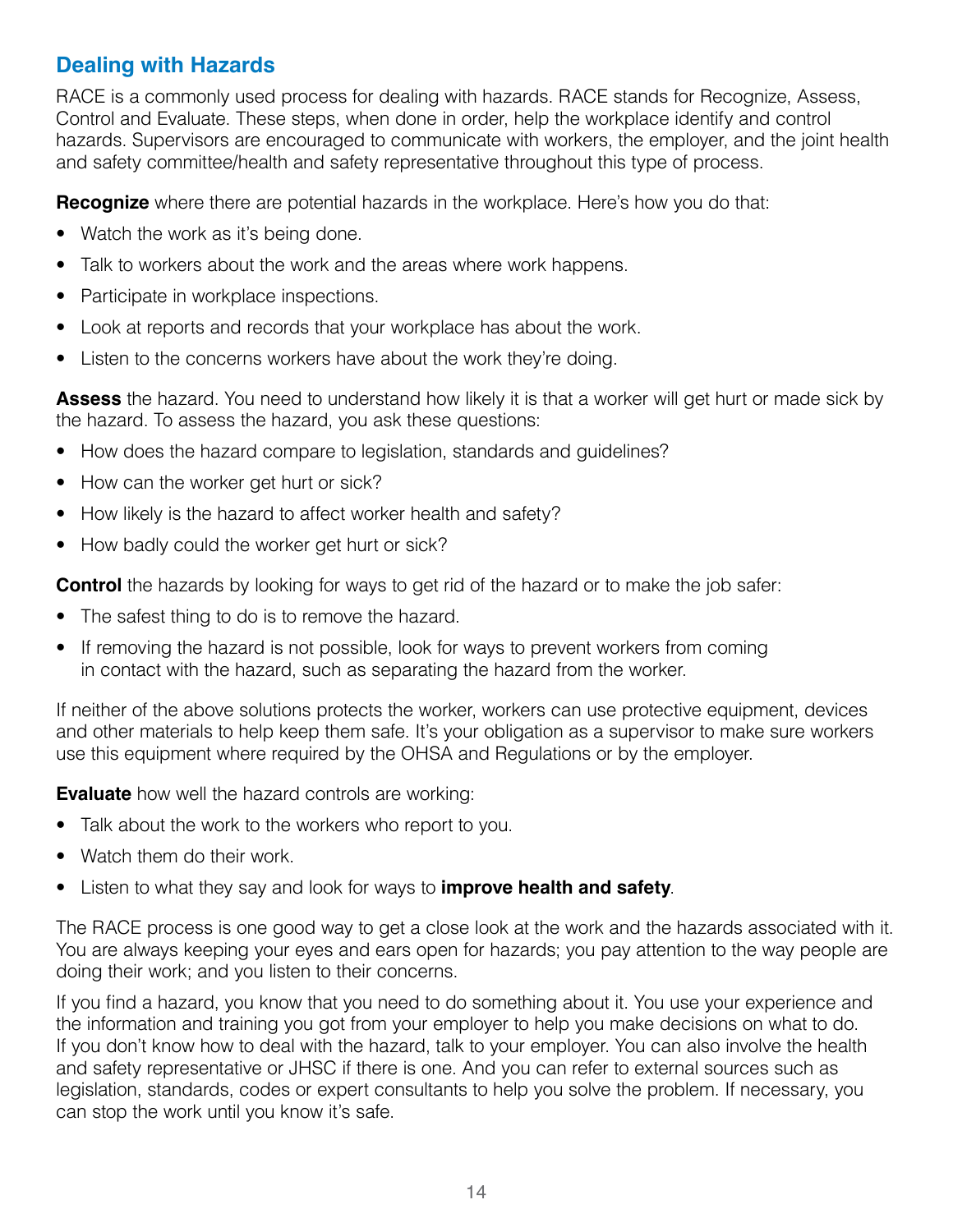#### <span id="page-14-0"></span>**Handling problems as they arise**

The RACE process is a way to help you deal with hazards, but it isn't everything. You also need to monitor the work. This means that you need to take steps to make sure the workers understood the information you gave them and are following the workplace safety procedures AND are using or wearing their protective equipment. If you see a worker exposed to a hazard, it's your job to talk to them about it. You have to make sure the OHSA, any applicable regulations and the workplace safety procedures are being followed, and you have to enforce those procedures.

If someone comes to you with a health and safety concern or to report a close call, you need to listen to them, because these are warning signs of potentially serious problems ahead. You also need to inform your employer of these concerns. If you can solve a problem on your own or with the worker, you should do that. If you need help, you should ask your employer. Your health and safety representative or JHSC are also there to provide information. Reports from workplace inspections by health and safety representatives or JHSCs, along with incident investigations done internally or by the Ministry of Labour, Training and Skills Development, Training and Skills Development, are important tools in your supervisor's toolkit. When they are used effectively, they help to control hazards and prevent injuries.

*Exercise 4:* **Sometimes things go wrong. When that happens, you need to be clear on what steps you have to take. Let's say someone you supervise has been injured. What are the steps you think you should take? List the steps below, then read the answers on page 28.**

| 1.     |  |  |
|--------|--|--|
|        |  |  |
|        |  |  |
|        |  |  |
|        |  |  |
|        |  |  |
|        |  |  |
|        |  |  |
| $2.$ — |  |  |
|        |  |  |
|        |  |  |
|        |  |  |
|        |  |  |
|        |  |  |
|        |  |  |
|        |  |  |
| 3.     |  |  |
|        |  |  |
|        |  |  |
|        |  |  |
|        |  |  |
|        |  |  |
|        |  |  |
|        |  |  |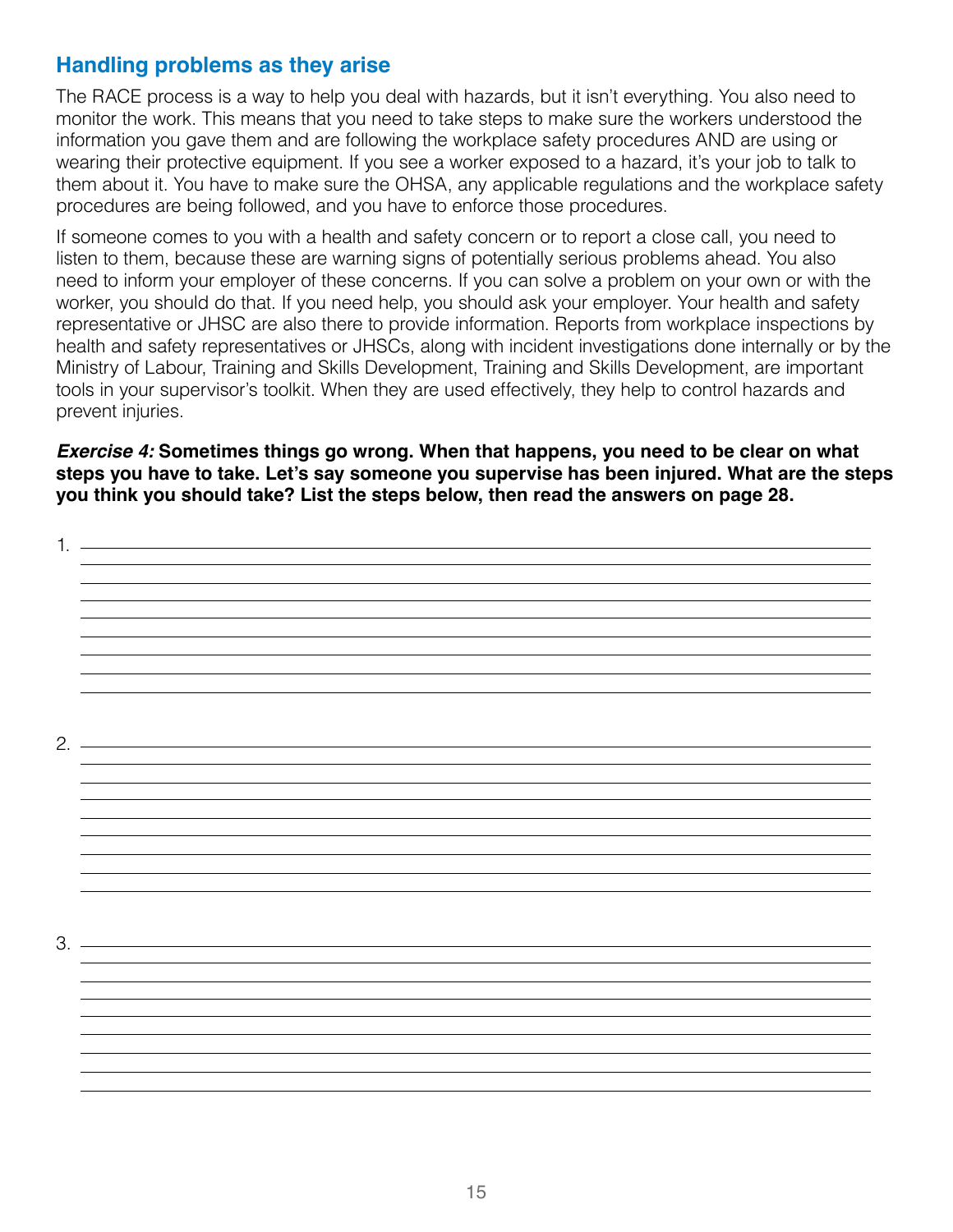| 4. |  |
|----|--|
|    |  |
|    |  |
|    |  |
|    |  |
|    |  |
|    |  |
|    |  |

As you can see, there is definitely a lot to know when you're a supervisor. It's an important role, and if you don't carry out the duties that are assigned to you by the Occupational Health and Safety Act, you can face consequences. For example, a Ministry of Labour, Training and Skills Development inspector could issue an order against you. Also, you could be charged with an offence.

This is serious work and it may seem overwhelming at first. But you don't have to do it alone.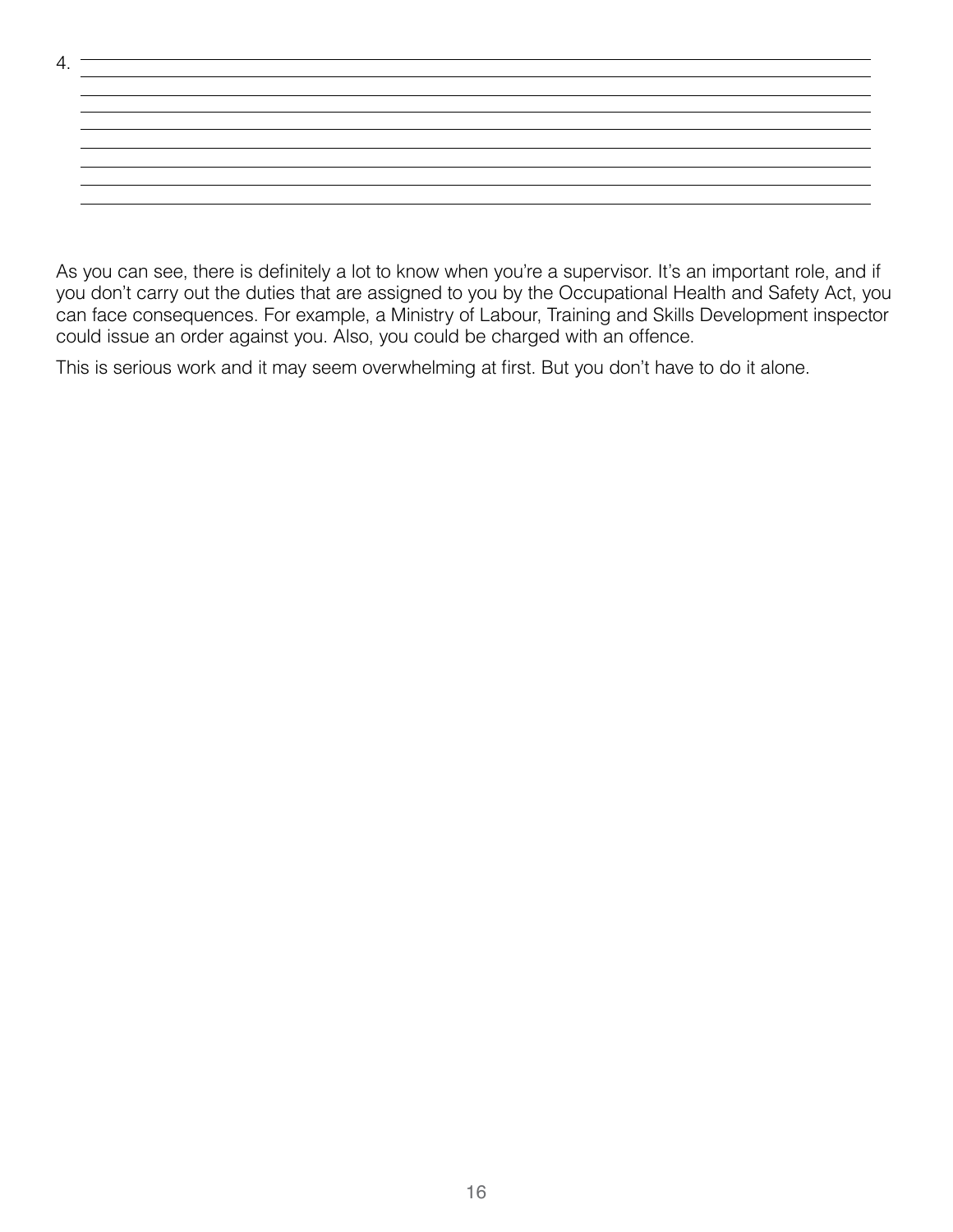### <span id="page-16-0"></span>**Step 3 Quiz**

Before we move on to Step 4, here's a short true-or-false quiz on the material we have just covered. (The answers are in the back of the workbook, but please don't look at them ahead of time.)

1. To help you plan and organize work, you need to understand the hazards associated with it. You also need to know how to eliminate or control those hazards.

False **□** True  $\Box$ 

2. Some workplace hazards, such as chemicals, dust and germs, can cause sickness in a worker months or even years after being exposed to the hazard.

False **□** True  $\Box$ 

3. If you recognize and assess the hazards in your workplace, you have done everything you need to do as a supervisor to keep the workers safe.

False  $\Box$ True  $\Box$ 

4. If you find a hazard or a worker reports one to you, you are the one person in the workplace who is responsible for fixing it.

False  $\Box$ True  $\Box$ 

5. If someone you supervise has been injured, the first thing you need to do is to inform the employer so that the necessary authorities can be notified.

False **□** True  $\Box$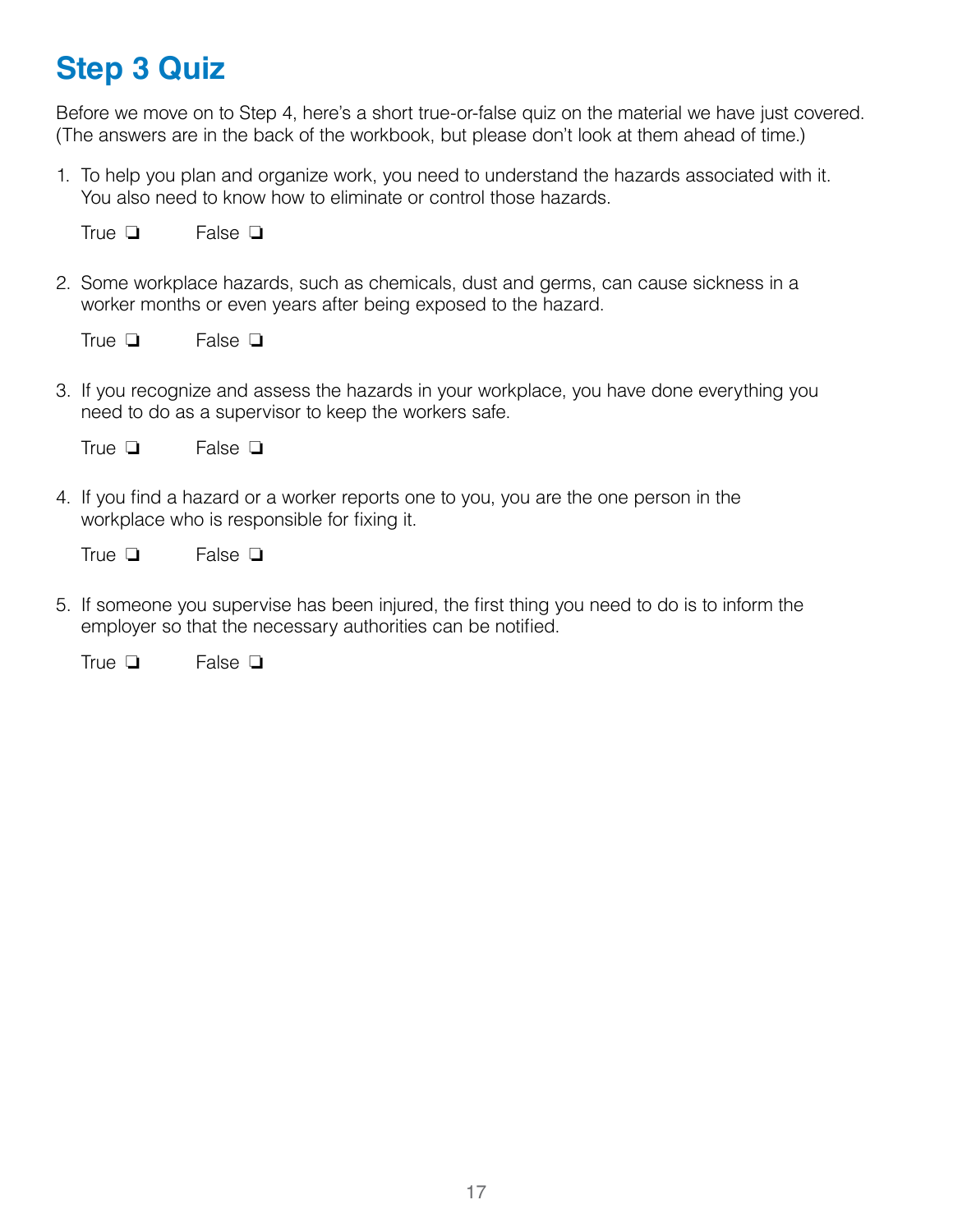### <span id="page-17-0"></span>**Step 4: You Are Not Alone**

#### <span id="page-17-1"></span>**Getting the help you need**

Many supervisors are promoted to that position because they were good at their previous job. They learned as much as they could about that job, the hazards involved and how to work safely. They knew how to do their work in a safe and healthy way. But they may not be too sure about what's involved in supervising work. Now they are a supervisor and their duties have changed. But do they know everything they need to know about this new role?

That's the question you should ask yourself. You may know a bit about the Occupational Health and Safety Act and the various Regulations that are attached to it, but do you know enough about the specific requirements in the OHSA and about which of its Regulations apply to your workplace? You may have the necessary experience in the work you are being called upon to supervise, but do you know enough about what's actually involved in supervising workers?

*Exercise 5:* **Think back to what you learned in Step 1: You were told that the OHSA requires the employer to make sure that the supervisor is a "competent person." It's the employer's job to see to it that you have what you need to do your job competently. The OHSA emphasizes three things in particular that you need in order to be competent at your job. List those three things below, then check the answer on page 6.**

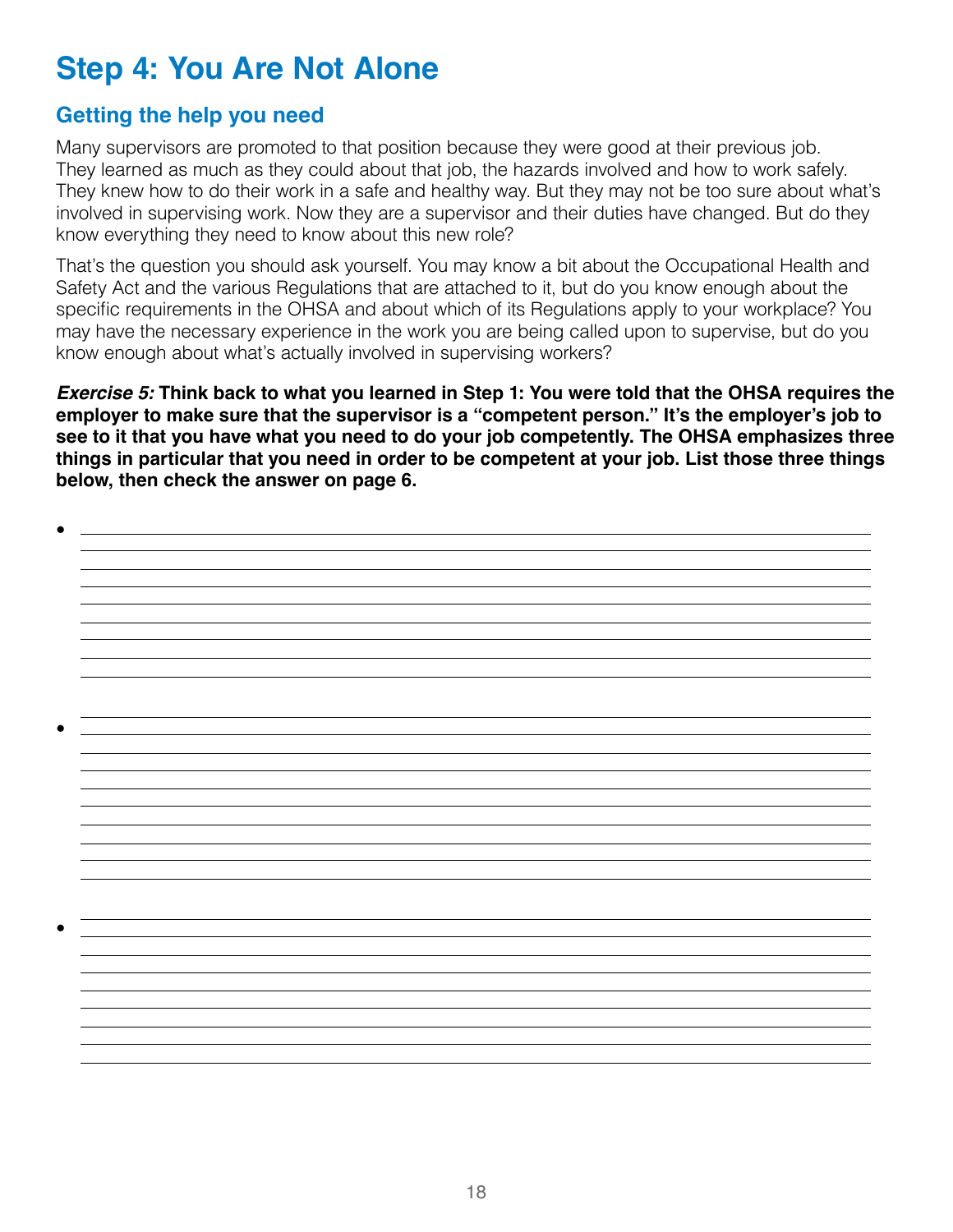We have reviewed various duties the OHSA assigns to you as a supervisor. If you feel that you don't have the necessary knowledge, training and experience to carry out those duties, it's important that you talk to the employer. Tell him or her you are happy to be a supervisor, but that you need more information and training in certain areas to do your job. Perhaps you need to attend a training course on the OHSA and Regulations. Maybe you need to learn more about how to recognize, assess and control hazards and to evaluate the hazard controls. Maybe you want to know more about leadership skills and communication, about how to develop your listening skills and about what the workers expect from their supervisor. Don't hesitate to ask the employer for help if you feel that you don't know enough about something.

Even when you have the necessary knowledge, training and experience to be a competent supervisor, fixing a health and safety problem will sometimes be out of your control. Maybe it's a hazard that affects the whole staff. Or it might cost a lot of money to fix it and you may not be able to approve that expense. If that happens, you need to let your employer know that you need help with solving the problem. Bring the ideas you got from the workers and from the health and safety rep or committee. Together you can figure out the best way to eliminate or control the hazard. The workers need to know that you will do what's right for them, and you need to know that the employer will do what's right for everyone.

The OHSA supports a coordinated approach to workplace health and safety by giving everybody duties according to their position in the workplace. The higher your position is, the more duties you have. When you put all of these duties together, you get a strong IRS in the workplace.

#### <span id="page-18-0"></span>**Where else to go for help**

#### **Getting Help Inside Your Workplace**

Sometimes a worker will come to you with a question and you just don't know the answer. Often the answer is right there in your workplace. You can find answers in the workplace health and safety policies and procedures, the safety data sheets that come with hazardous materials, the operating manuals for equipment or the recommendations of the JHSC or health and safety representative.

#### *Exercise 6:* **Can you think of other good sources right in your workplace for specific health and safety information? List them below, then read the answers on page 28.**

•

•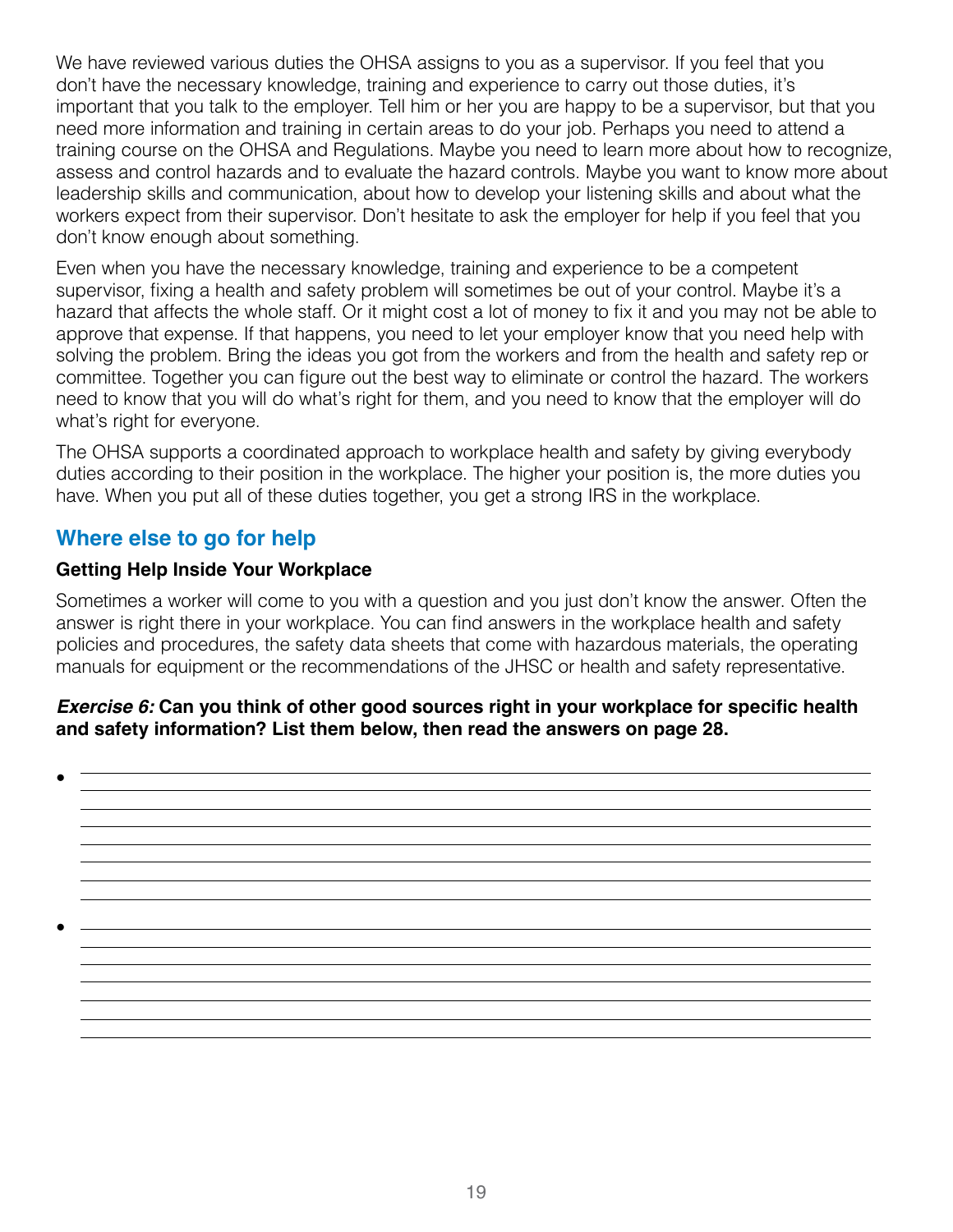Sometimes you might not understand what the OHSA and Regulations are telling you to do, and even your employer might not fully understand. That's when you need outside help. For example, the Ministry of Labour, Training and Skills Development website offers many helpful resources, including a downloadable Guide to the Occupational Health and Safety Act that provides a plainlanguage explanation of the various parts of the Act.

Ontario has a health and safety "system" that's made up of many organizations. The following explains more about who they are.

#### <span id="page-19-0"></span>**Ontario's Health and Safety System Partners**

#### **Ministry of Labour, Training and Skills Development**

Develops, communicates and enforces occupational health and safety requirements and employment standards. Develops, coordinates and implements strategies to prevent workplace injuries and illnesses and can set standards for health and safety training. 1-877-202-0008, TTY: 1-855-653-9260 *[ontario.ca/MLTSD](http://ontario.ca/MLTSD)*

#### **Human Trafficking**

Human trafficking is one of the fastest growing crimes worldwide, and is happening right here in Ontario, including for labour exploitation. There have been labour trafficking cases involving construction, manufacturing, mining, hospitality, salons, agriculture, domestic work, sales and other industries.

People who are at heightened risk of labour trafficking include:

- migrant workers
- newcomers to Canada
- people with uncertain immigration status
- people who are homeless
- people who do not speak English or French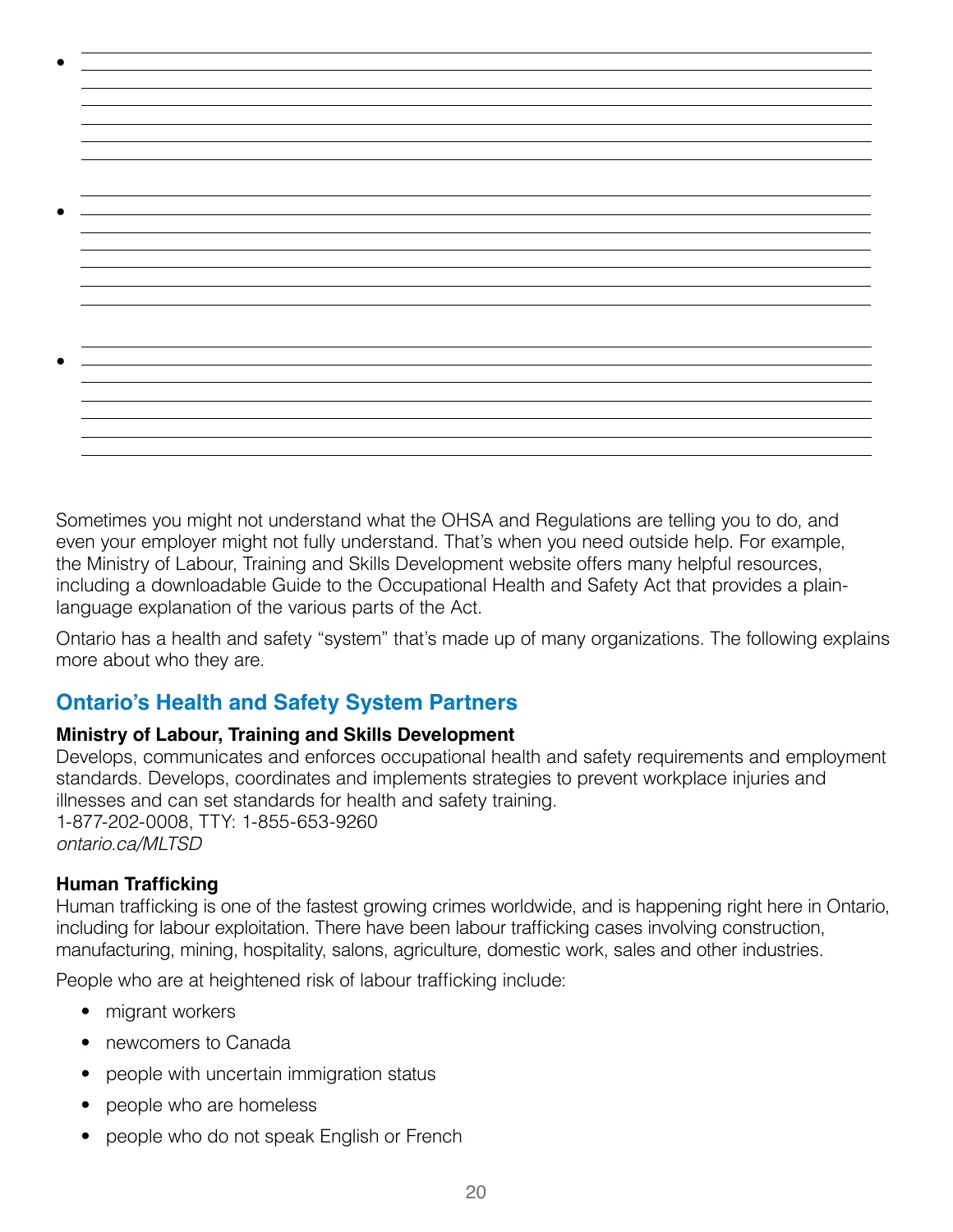Labour traffickers often take away passports and other documents, and sometimes control where the person stays. Debt bondage is a form of labour trafficking where a person is told they must work to pay off a large, unexpected and illegal debt.

People in other countries and newcomers may be recruited by someone from their home country or from Canada who makes false promises about what a job is and how much it pays. The person may not know their rights in Ontario, may not know how to get help and may fear reporting to police.

There are different ways to get help if you or someone you know is being trafficked or is at risk:

If there is immediate danger or if you suspect someone is being trafficked, call 911 or your local police service.

For information and support, contact Canada's confidential **[Human Trafficking](http://www.canadianhumantraffickinghotline.ca/) hotline**: 1-833-900-1010

You can learn about what human trafficking is, how it can happen, signs to look out for, and where to go for help by visiting **[Ontario's Human Trafficking webpage](https://www.ontario.ca/page/human-trafficking)**

#### **Workers Health & Safety Centre**

An occupational health and safety training centre for workers, representatives, supervisors and employers. 1-888-869-7950 *[whsc.on.ca](http://whsc.on.ca)*

#### **Occupational Health Clinics for Ontario Workers**

Six medical clinics located across Ontario that provide health services and information. 1-877-817-0336 *[ohcow.on.ca](http://www.ohcow.on.ca)*

#### **Health & Safety Associations**

Four Health and Safety Associations that provide sector specific consulting, training, products and services.

- **Infrastructure Health and Safety Association** serves electrical, construction and transportation sectors. 1-800-263-5024 *[ihsa.ca](http://ihsa.ca)*
- **Public Services Health and Safety Association** serves health, education and municipal sectors. 1-877-250-7444 *[pshsa.ca](http://pshsa.ca)*
- **Workplace Safety North** serves mining, pulp and paper and forestry sectors. 1-888-730-7821 *[workplacesafetynorth.ca](http://workplacesafetynorth.ca)*
- **Workplace Safety and Prevention Services** serves industrial, farming and service sectors. 1-877-494-9777 *[wsps.ca](http://wsps.ca)*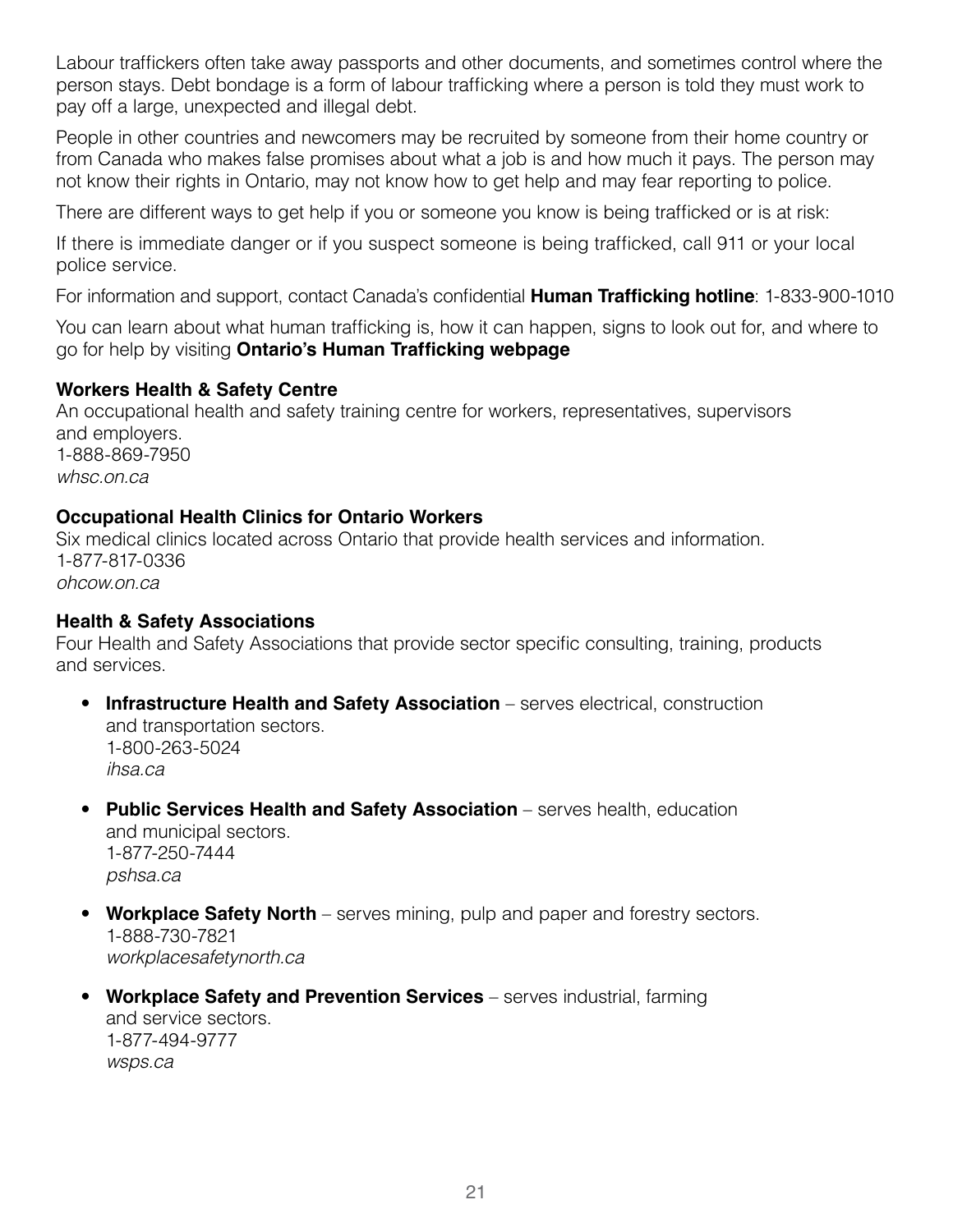#### • **Workplace Safety and Insurance Board**

Administers Ontario's no-fault workplace insurance for employers and their workers. 1-800-387-0750 *[wsib.on.ca](http://wsib.on.ca)*

All of the above organizations are part of Ontario's health and safety system.

Another place you can go for information is the Canadian Centre for Occupational Health and Safety. They have information and fact sheets on their website. If you are having trouble finding information, you can ask questions by telephone at 1-800-668-4284, or through their website at *[ccohs.ca](http://ccohs.ca)*.

The help you can get from these external sources is not just for you – it's for sharing with others in your workplace. That's what the OHSA expects you to do. To be a good supervisor you have to do more than just know things, you have to put what you know into action. Prevention starts here, but it doesn't end here.

#### *Exercise 7:* **To help you understand how Ontario's health and safety system works together to help create safer workplaces, try to match the following list of organizations to it's purpose. Then look at the answers on page 29.**

#### **ORGANIZATION**

- **A.** Ministry of Labour, Training and Skills **Development**
- **B.** Health and Safety Associations
- **C.** Workplace Safety and Insurance Board
- **D.** Workers Health and Safety Centre
- **E.** Occupational Health Clinics for Ontario Workers

#### **PURPOSE**

- \_\_ Health and safety training
- \_\_ Enforces the OHSA
- \_\_ Medical clinics for injured or sick workers
- \_\_ Insurance benefits for injured or sick workers
- **B** Occupational health and safety consulting, training, products and services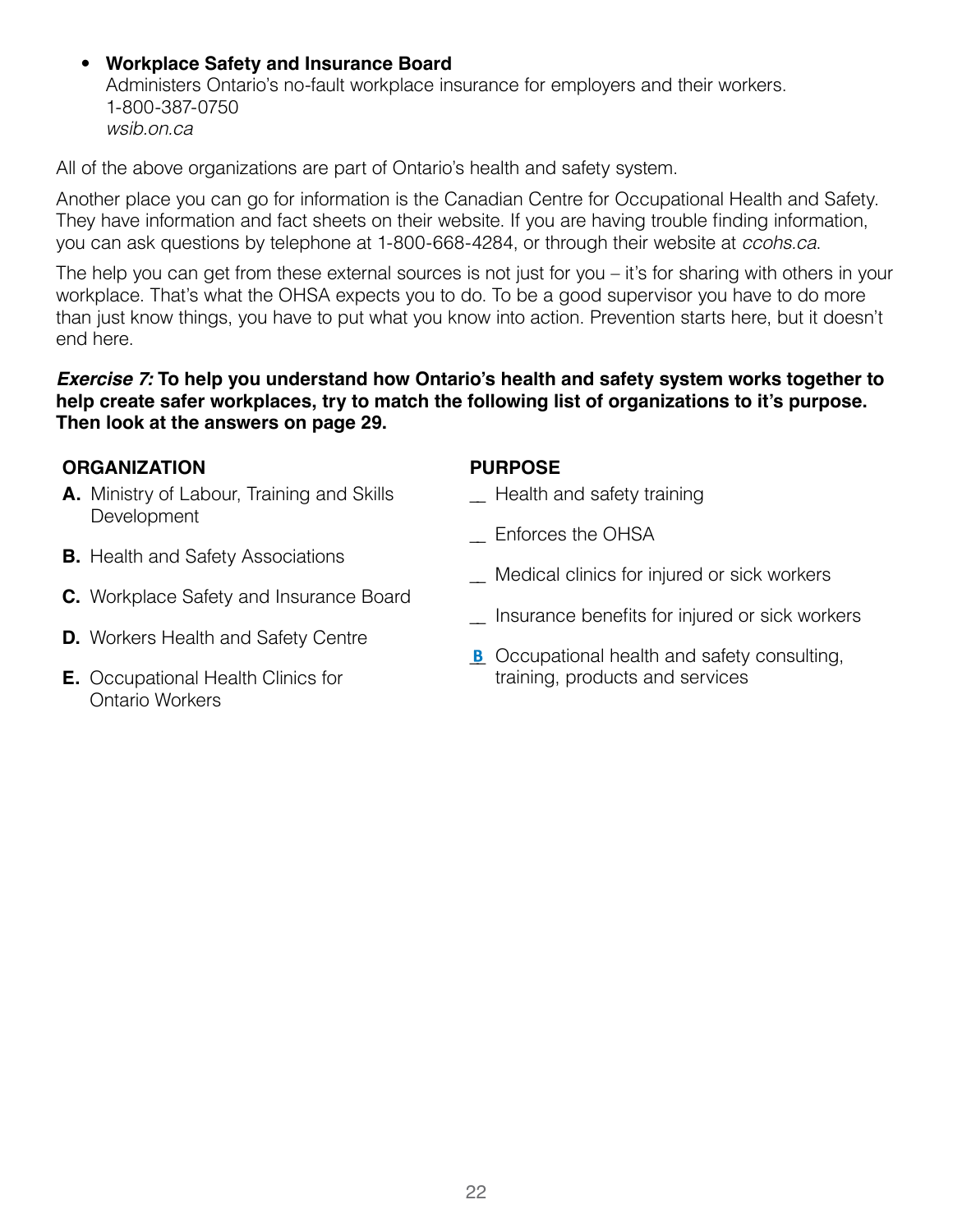### <span id="page-22-0"></span>**Step 4 Quiz**

Before we move on to Step 5, here's a short true-or-false quiz on the material we have just covered. (The answers are in the back of the workbook, but please don't look at them ahead of time.)

1. To be a competent supervisor, it's good enough to know that the Occupational Health and Safety Act exists and that various Regulations are attached to the OHSA.

False **□** True  $\Box$ 

2. If fixing a health and safety problem is out of your control for any reason, you need to bring the problem to the employer.

False  $\Box$ True  $\Box$ 

3. The company health and safety program and procedures, safety data sheets, inspection and incident reports are all good sources for answers to health and safety questions from workers and supervisors.

False **□** True  $\Box$ 

4. The Ministry of Labour, Training and Skills Development only purpose is to inspect workplaces and enforce the OHSA and Regulations.

False **□** True  $\Box$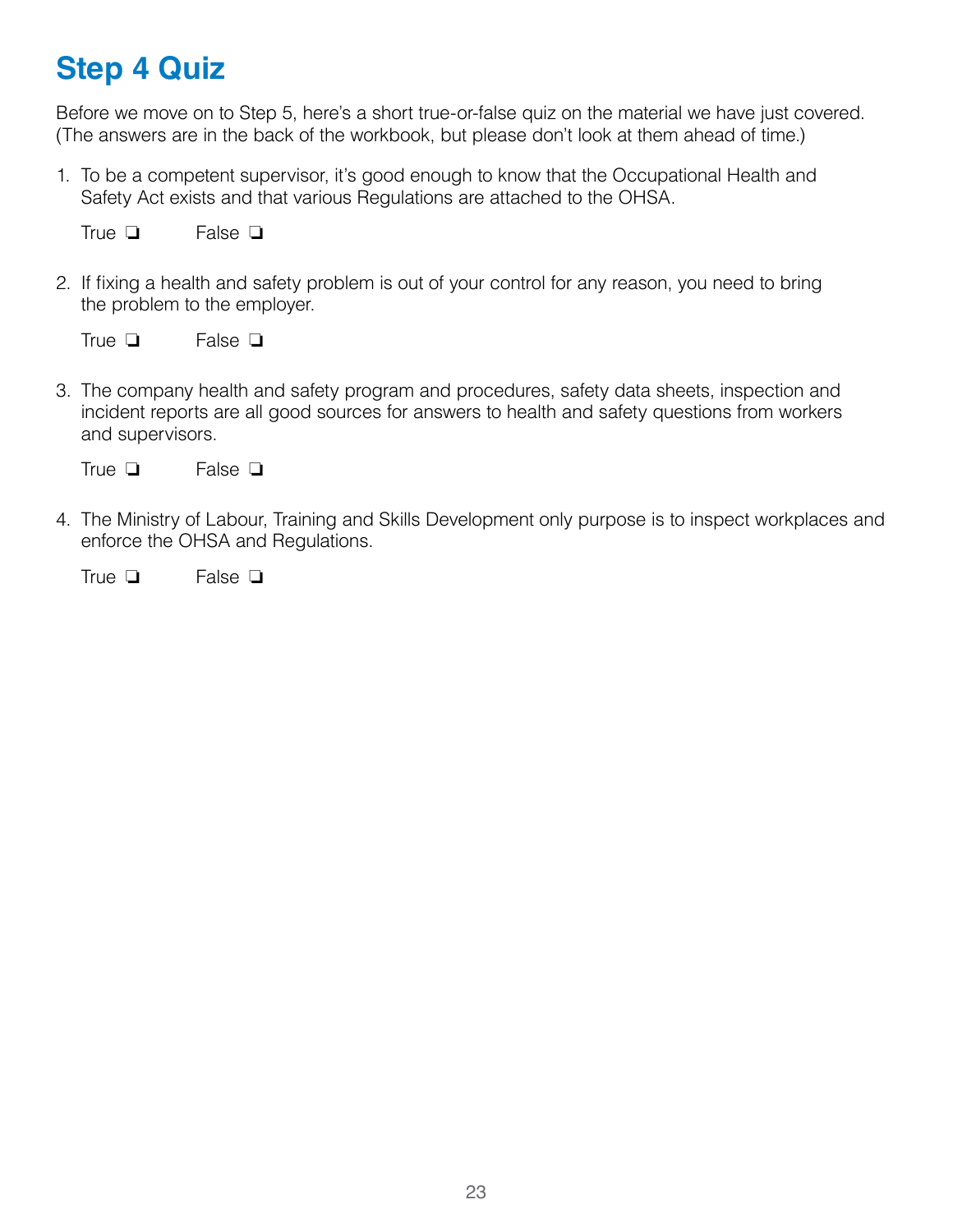### <span id="page-23-0"></span>**Step 5: Be a Role Model**

#### <span id="page-23-1"></span>**How to send the right message**

Telling people to work in a safe and healthy way isn't all there is to being a supervisor. Sometimes people want to take shortcuts because they think it will help them get the job done faster. Sometimes they're tired, or they're having a bad day. There will be days when you're tired or having a bad day, too. But you need to be a role model for safety at all times.

As a supervisor you need to follow the workplace safety procedures, wear your personal protective equipment and stay safe. If you don't do those things, others will think it's okay to not follow the workplace safety procedures. People are watching you and learning from what you do. How you supervise the work, the way you think about the work and talk about it, can affect the safety of the people you supervise.

You want to help the workers choose the safe path every time. You can help them by being easy to talk to and answering their questions. But the best thing you can do is to "practice what you preach." That means always complying with the OHSA and following the healthy and safe work practices in your workplace. It means explaining how to work safely and correcting unsafe work situations whenever you see them.

*Exercise 8:* **If you walk by a worker who isn't following the correct procedure or using the right safety gear and you do nothing about it, what message are you sending to that worker and everyone else? Write your answer below, then read the answer on page 30.**

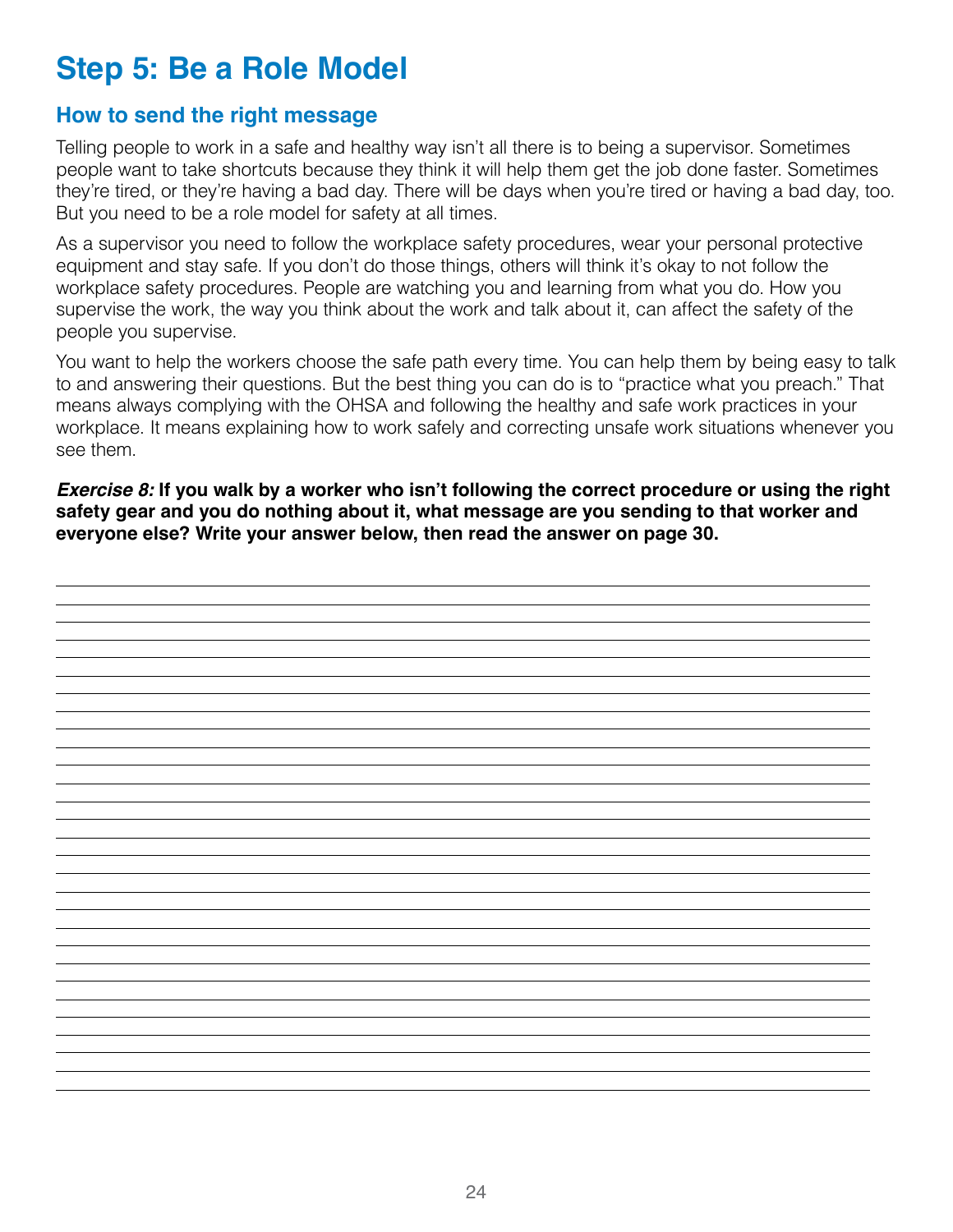As we saw earlier, the OHSA supports a coordinated approach to workplace health and safety. To be a part of this, you have to understand your legal obligations and put what you know into action. So does everyone else in the workplace. That's how the Internal Responsibility System works.

- If the employer knows about a hazard and doesn't take steps to eliminate or control it, as well as make sure the workers are told about it and how to deal with it, that employer is not doing what the law requires.
- If the supervisor knows about a hazard and doesn't explain to the workers how to deal with it, that supervisor is not doing what the law requires.
- If the worker knows about a hazard and doesn't report it to the supervisor or the employer, that worker is not doing what the law requires.
- The Internal Responsibility System is all about people cooperating to recognize, assess and control hazards in the workplace and to evaluate hazard controls. Every supervisor has a key role to play in that system.

Remember when you were starting out on a job and you felt a bit overwhelmed by all the things you didn't know? Remember that one person – a supervisor or a co-worker – who took the time to show you things?

We all have someone we can think of who helped us settle into a job. They gave us useful tips. They kept us out of harm's way until we learned what we needed to know for ourselves. Well, now it's your turn to give back. You are the supervisor. You are the person with the know-how and experience. If you don't feel that you know enough to carry out your health and safety duties as a supervisor, it's important that you talk to your employer and make sure you get the information you need.

Keep an eye on the new worker and everyone else you supervise. Even those who don't ask you questions are counting on you to show them the right way to do things. By always showing your commitment to health and safety, the people you supervise will follow your example. Prevention starts here, but it doesn't end here.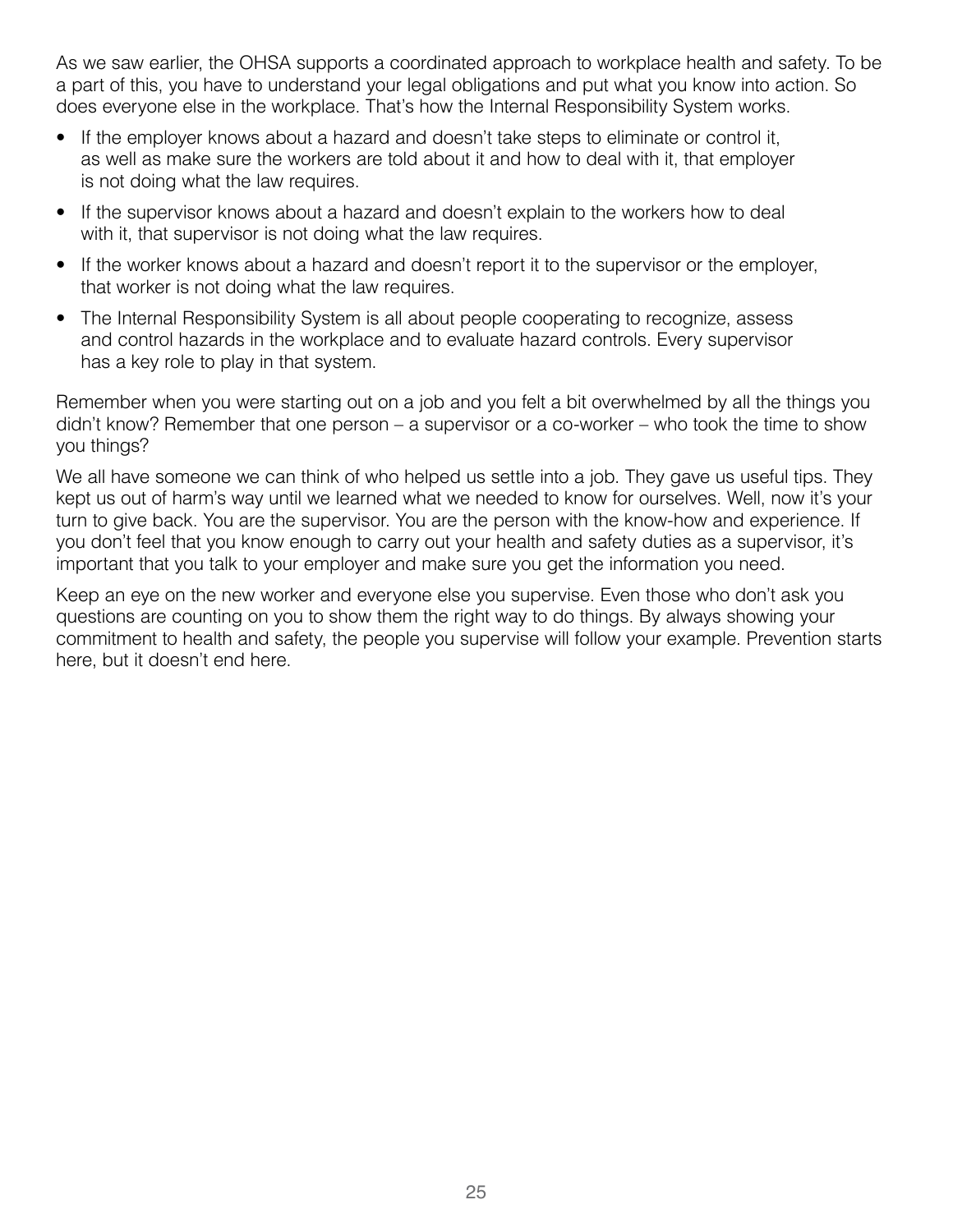### <span id="page-25-0"></span>**Step 5 Quiz**

Here is the final true-or-false quiz. (The answers are in the back of the workbook, but please don't look at them ahead of time.)

1. How you think and talk about the work you are supervising can affect the safety of the people you supervise.

False **□** True  $\Box$ 

2. Good supervisors are good role models. Good role models practice what they preach by following the workplace health and safety policies and procedures.

False **□** True  $\Box$ 

3. Workers who ask a lot of questions can take up a lot of your time, so you should keep talking to them to a minimum.

False **□** True  $\Box$ 

4. If a supervisor knows about a hazard and doesn't explain to workers how to deal with it, that supervisor is breaking the law.

False **□** True  $\Box$ 

**We hope this training has been useful, and that you will use the material that's been provided with it. Remember that when it comes to health and safety on the job, YOU can make a difference.**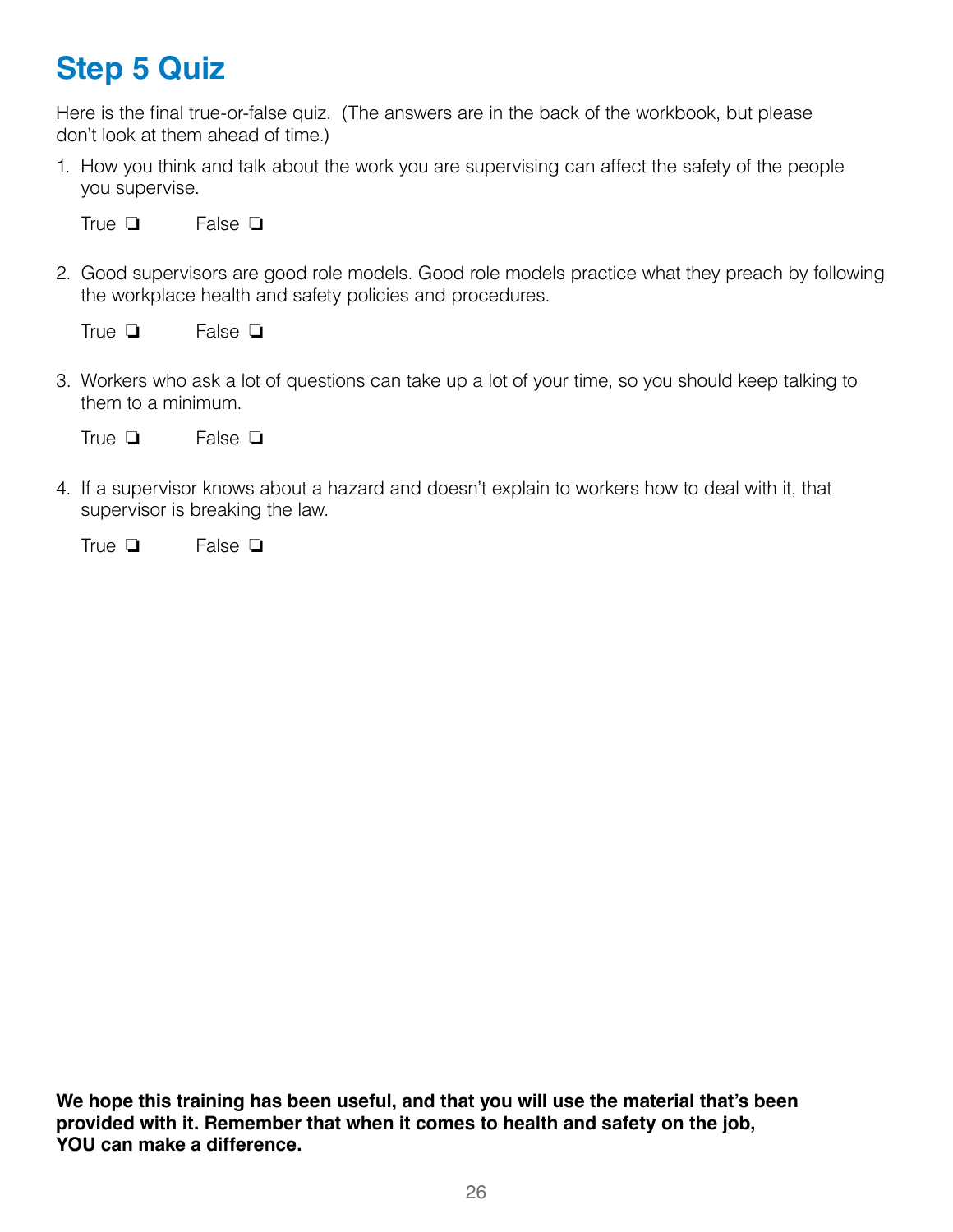### <span id="page-26-0"></span>**Quiz and Exercise Answers**

#### **Step 1: Make a Difference**

#### **Exercise 1 (page 6):**

Other good questions to ask yourself are:

- Am I responding to and documenting problems that the workers are bringing to my attention?
- Am I making sure equipment is operating properly?
- Am I keeping an eye on the work and showing how to do it properly?
- Am I always looking for new hazards that may come up?

#### **Quiz 1 (page 8):**

- 1. False. Section 27 of the OHSA specifies the five key supervisor duties.
- 2. True
- 3. False. Because employers have the most authority in the workplace, they have the greatest responsibility for health and safety. Supervisors are next in line, then the workers.
- 4. True
- 5. False. The OHSA says the workers need to report the problem to you so that you can take the necessary steps with the employer to solve the problem.

### **Step 2: Lead the Way**

#### **Exercise 2 (page 11):**

As a supervisor, you also support the workers' right to participate in health and safety by:

- Encouraging them to speak up and listening to their concerns
- Doing what's necessary often with the employer's help to control the hazards that they identify
- Acknowledging their efforts to make the workplace safer and healthier

#### **Quiz 2 (page 12):**

- 1. True
- 2. False. You have the right to expect the support of the employer in your efforts to make the workplace safer and healthier. In fact, the employer has many of the same health and safety duties as you.
- 3. True
- 4. True. supervisors are also workers, which means you have the right to refuse work that you believe is dangerous to yourself or others.
- 5. True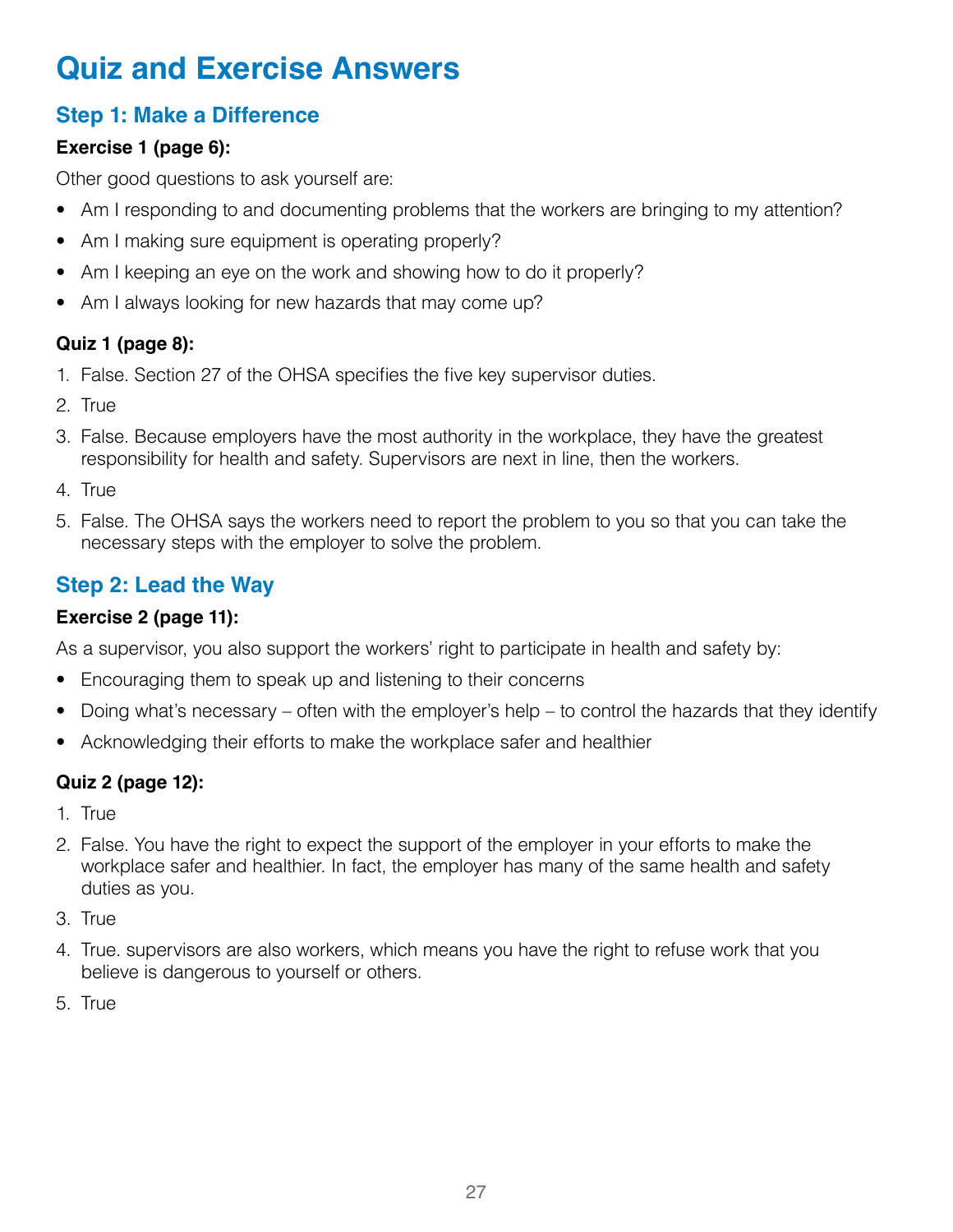#### **Step 3: The Supervisor's Toolkit**

#### **Exercise 3 (page 13):**

Other common workplace hazards include things such as:

- electricity and other energy sources
- an object that could fall from a height
- confined spaces
- a high-temperature material or process
- sharp objects or equipment

#### **Exercise 4 (page 15):**

- 1. Make sure the injured worker gets the necessary first aid and/or professional medical attention.
- 2. Inform the employer of the incident so that the Ministry of Labour, Training and Skills Development and other relevant parties can be notified.
- 3. Secure the incident scene to prevent any further injuries and to help with the investigation of the incident.
- 4. Participate with the joint health and safety committee or health and safety representative in the investigation of the incident.

#### **Quiz 3 (page 17):**

- 1. True
- 2. True. That's why it's important to know about those hazards now.
- 3. False. The RACE process involves recognizing, assessing and controlling hazards, then evaluating the hazard controls to make sure they are effective.
- 4. False. Your employer has the same responsibility as you to protect workers, and so you need to inform them when concerns are brought to you. If you can solve a problem on your own or with the worker, you should do that. But if you need advice or help, you should talk to your employer. You can also involve the health and safety representative or joint health and safety committee if you have one.
- 5. False. Your first priority is to make sure the injured worker gets the necessary first aid and/or professional medical attention. Then you inform the employer.

#### **Step 4: You are Not Alone**

#### **Exercise 5 (page 18):**

The 3 requirements for a "competent person" are listed on page 6.

#### **Exercise 6 (page 19):**

You can find more health and safety information in your workplace at the following sources:

• The employer's health and safety program and procedures. The program is focused on the particular hazards in your workplace. The procedures to deal with those hazards may contain the answer you're looking for. You can ask your health and safety coordinator or employer for this information.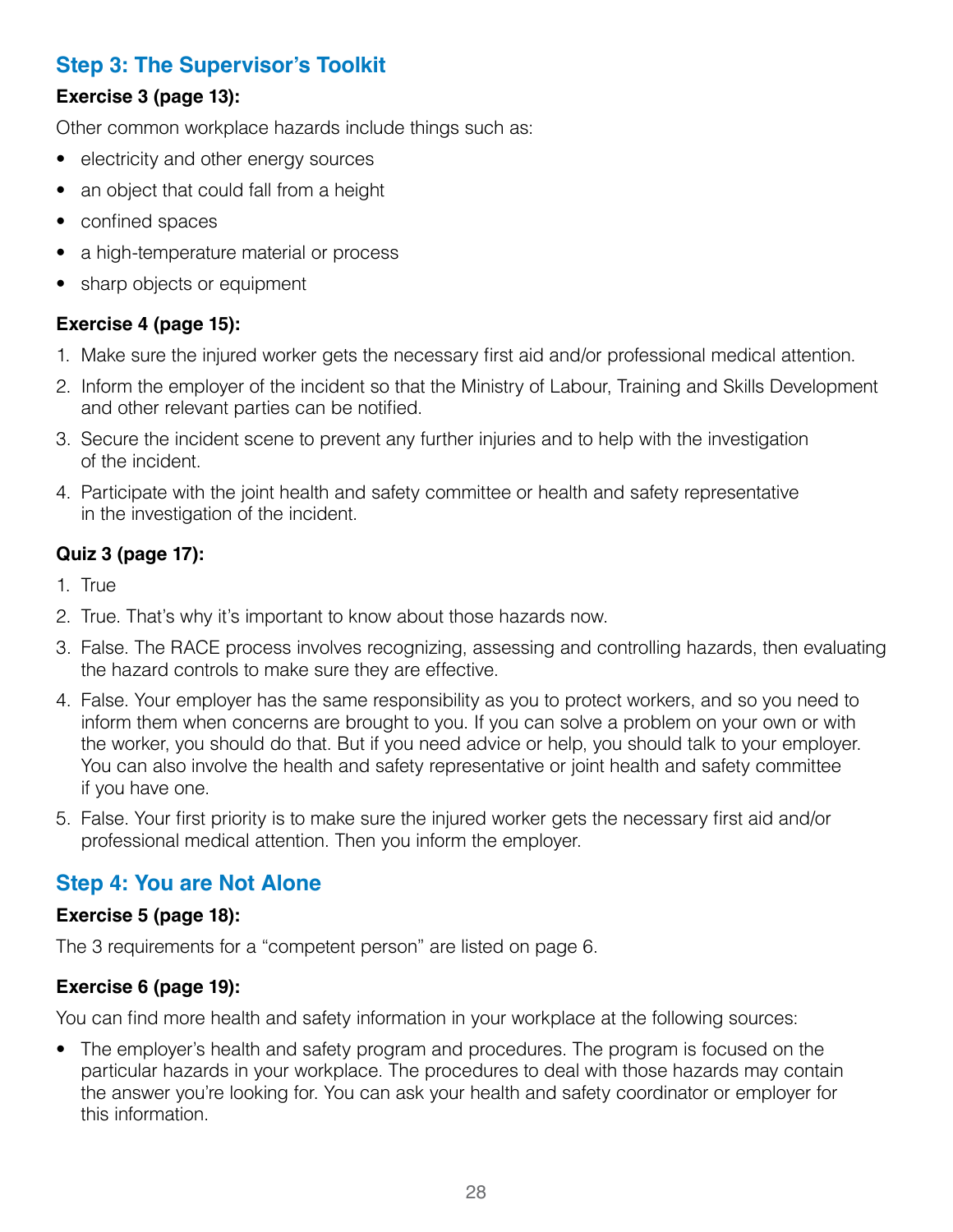- If the problem is about hazardous materials such as chemicals, consult the workplace's safety data sheet or SDS for information on how to deal safely with those materials. The employer is required to make that information available in the workplace.
- The operator's manual for the equipment that's operated by the workers contains useful health and safety information. If no manual is available for the workers, the supervisor can contact the manufacturer for information.
- The joint health and safety committee or health and safety representative. It's a good practice to take the time to read the committee minutes and recommendations and to talk to the health and safety rep or committee.
- Inspection and incident reports. The problem may have cropped up in the past, or there may be something in one of the reports that leads to an effective solution.
- Other supervisors, if there are any. They might have encountered the same problem and have some good ideas on how to deal with it.
- The OHSA and Regulations provide lots of valuable information on health and safety. The employer is required to post a copy of the OHSA and Regulations in the workplace

#### **Exercise 7 (page 22):**

#### **ORGANIZATION PURPOSE**

- **A.** Ministry of Labour, Training and Skills **Development**
- **B.** Health and Safety Associations
- **C.** Workplace Safety and Insurance Board
- **D.** Workers Health and Safety Centre
- **E.** Occupational Health Clinics for Ontario Workers

- **D** Health and safety training
- A Enforces the OHSA
- **E** Medical clinics for injured or sick workers
- C Insurance benefits for injured or sick workers
- **B** Occupational health and safety consulting, training, products and services

#### **Quiz 4 (page 23):**

- 1. False. You need to know and understand the specific laws in the OHSA relating to the various duties and roles of people in the workplace, and you need to know and understand the specific Regulations that apply to your workplace.
- 2. True. Bring along any ideas for solutions that you got from the workers and the joint health and safety committee or health and safety representative.
- 3. True
- 4. False. The Ministry of Labour, Training and Skills Development also provides lots of information and guidance on health and safety on its website, and it develops plans and strategies to help make workplaces safer.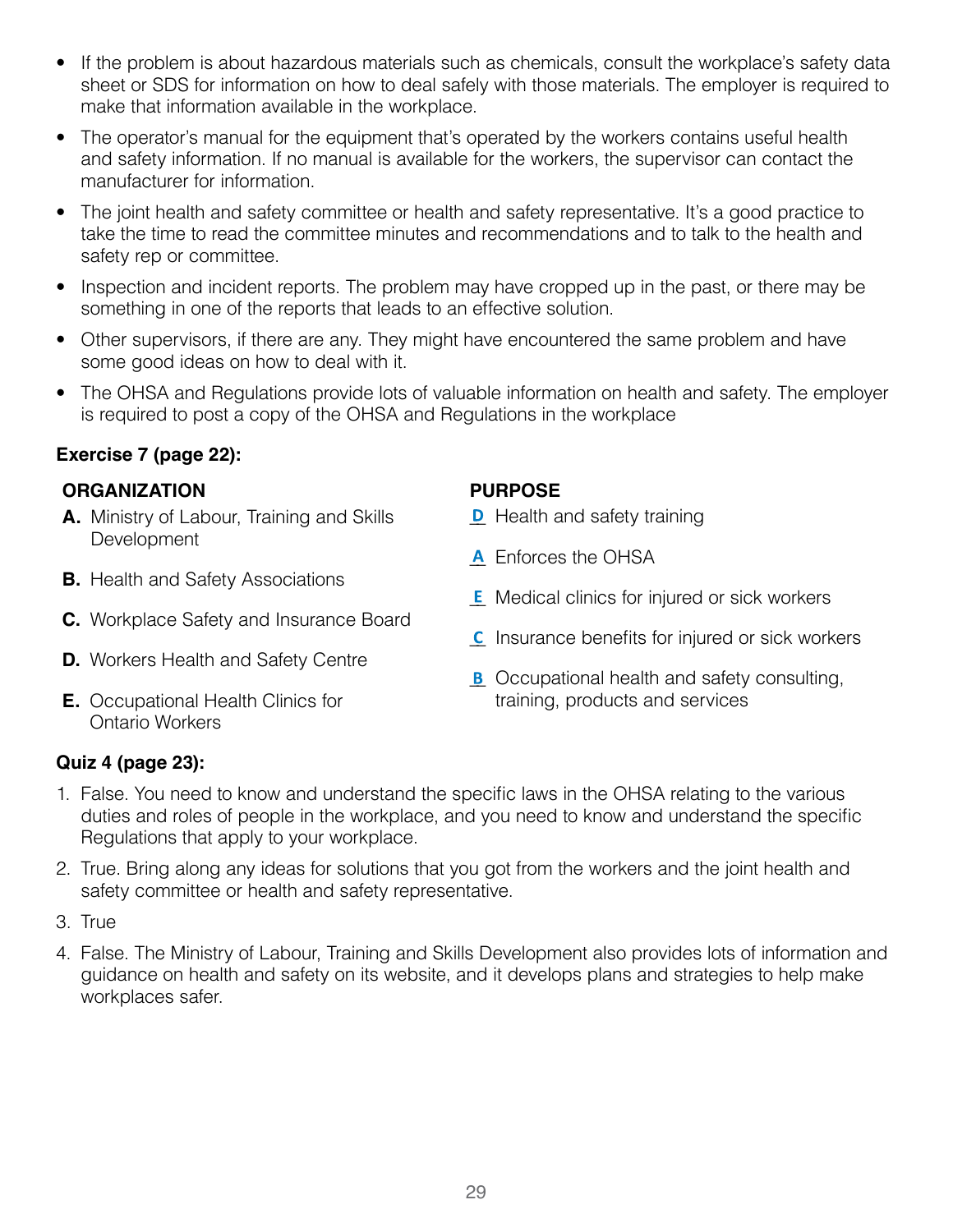#### **Step 5: Be a Role Model**

#### **Exercise 8 (page 24):**

The message you send if you ignore health and safety infractions is that safety doesn't really matter. That's not the message you want to send and it's not the message the OHSA expects you to send.

#### **Quiz 5 (page 26):**

- 1. True
- 2. True
- 3. False. You should be considered easy to talk to by the people you supervise.
- 4. True